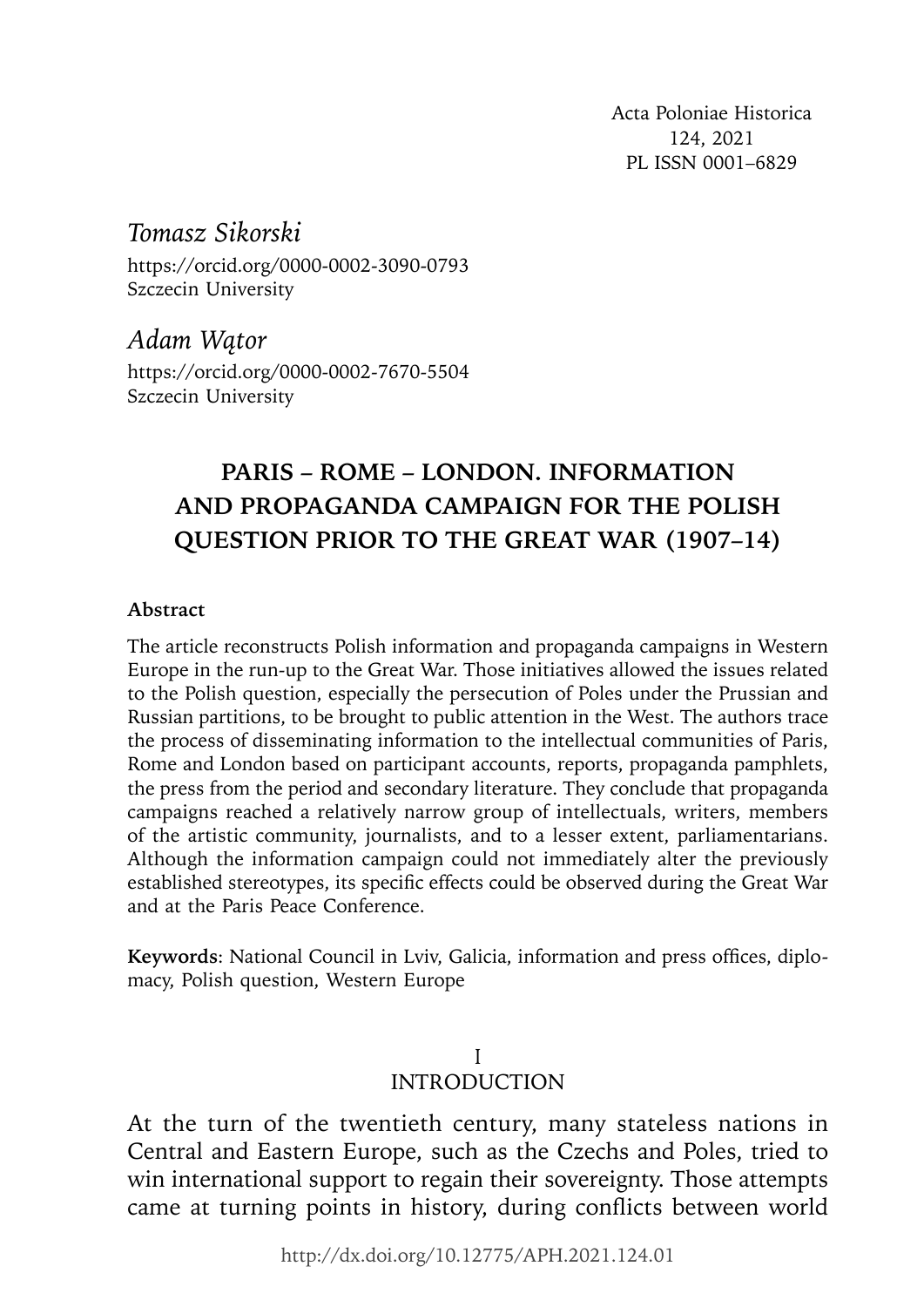powers, and through the actions of national liberation movements. The exiled elites that participated in political processes and dramatic events in Western Europe (such as the Franco-Prussian War and the Parisian Commune, 1870–1) also joined the pro-independence efforts. The so-called Polish question involved all attempts to raise the question of Polish independence at the European level since the Spring of Nations (1848–9), through armed conflict (such as Crimean War, 1853–5) up to the turn of the twentieth century with increased tensions between the powers that partitioned Poland at the end of the eighteenth century – Russia, Germany and Austro-Hungary.

At the end of the nineteenth century, political transition in Europe led to the formation of two antagonistic blocks of countries, known as the Triple Alliance and the Triple Entente. The tensions between them and successive conflicts since the Balkan wars (1912–13) created a favourable environment for the political activity of various Polish pro-independence groupings. The main two, namely the socialist and pro-independence one and the national and democratic (nationalists) one, set the Polish pro-independence agenda. The former initially saw the Triple Alliance (Germany, Austria-Hungary) as an ally in the Polish question debate but then focused on the military action. The latter, however, kept voicing their anti-German views. They established cooperation with Russia and later with the Entente. While socialists tried to make the Polish question heard on the European stage through organisations from the European left<sup>1</sup> and the Polish democratic diaspora, nationalists preferred wide-ranging diplomatic action in the West and used information tools to galvanise European public opinion. The National Council in Lviv was one of a few civic institutions that chose this path prior to 1914 by establishing an Information and Press Office in Western European capitals. Since they had no diplomatic posts, the so-called public diplomacy took over the role of the traditional one.2 It involved strategic and coordinated

<sup>&</sup>lt;sup>1</sup> Socialists did not involve themselves in any coordinated actions through institutions and used their personal contacts instead, as did for example August Zalewski in London when the war started. See Tadeusz Piszczkowski, *Anglia a Polska 1914*–*1939* (London, 1975), 4–5.

<sup>&</sup>lt;sup>2</sup> In the literature on the subject, identifying public diplomacy with propaganda is seen as controversial. Propaganda can create a positive image, but it can also backfire. Public diplomacy, on the other hand, besides its image-creation function also focuses on building positive long-term relations that create good atmosphere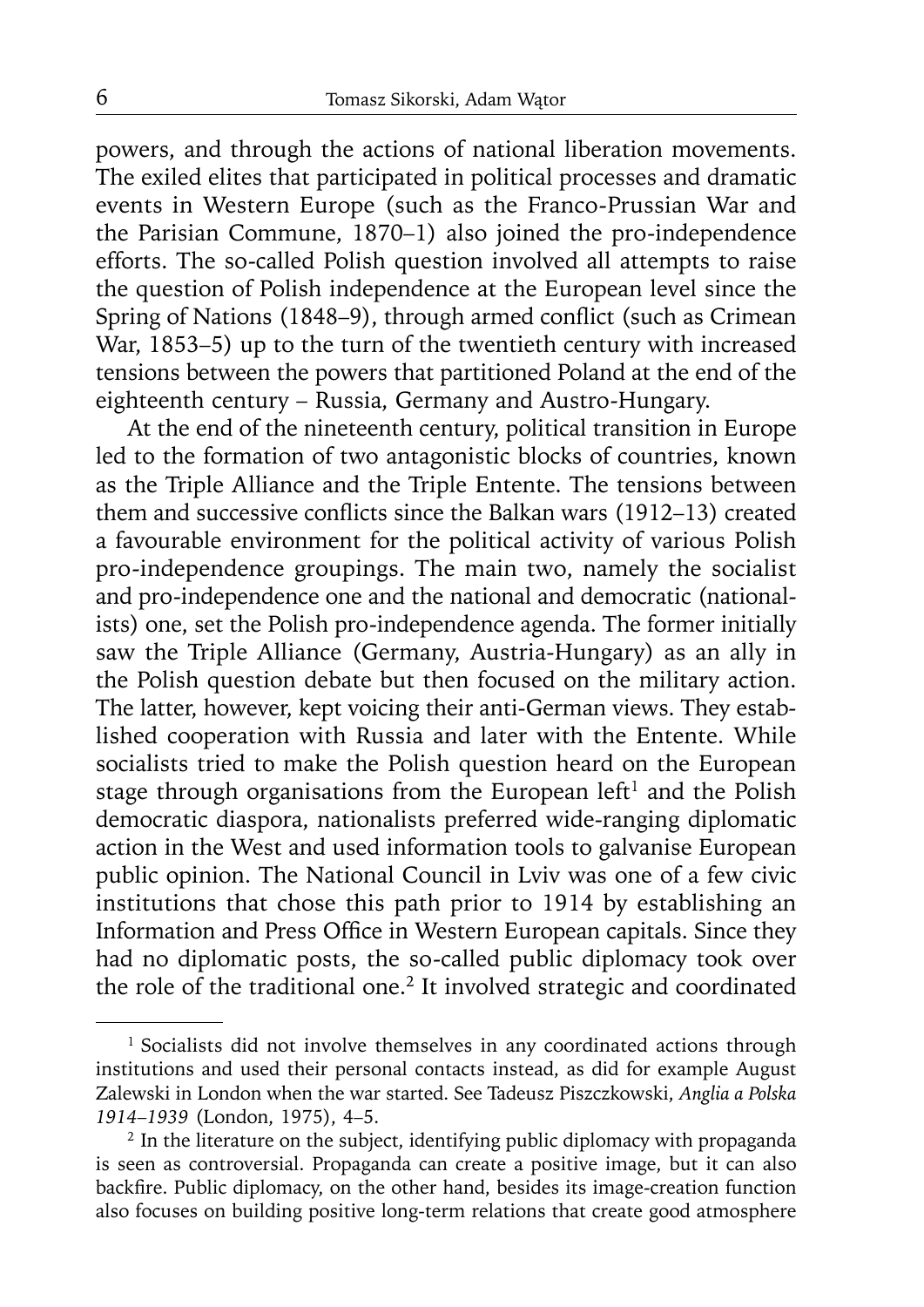actions in informing Western societies about Polish aspirations to independence and winning their support and understanding through the shaping of social attitudes.

The article describes the conditions in which information campaigns were conducted to address the lack of interest in the Polish question amongst European ruling elites and the wider public. It presents the forms of those campaigns and how they spoke to the intellectual elites of Paris, Rome and London and garnered support from among the public.

The topic deserves special attention because Poles had not run such a large-scale public diplomacy campaign for decades. What is more, the campaign seems unprecedented as none of the stateless Central and Eastern European nations had ever before taken such a wide-ranging and coordinated information campaign. This topic is of enormous significance for reconstructing the changing perception of the Polish question in Western Europe. Had there been no preparations in 1907–14, the conditions to meet Polish independence-related demands after the Great War would have been much more difficult for both the ruling elites and the broader international public opinion. The topic was only partly studied in the secondary literature, focusing on Polish-French contacts and no studies of Polish-British relations.3

for state (governmental) policies. For more see Julian Sutor, *Prawo dyplomatyczne i konsularne* (Warszawa, 2000), 29; Agata Ziętek, 'Dyplomacja publiczna Polski', *Annales Universitatis Mariae Curie Skłodowska*, Sectio K, xvii, 1 (2010), 66–70; Joseph S. Nye, 'Public Diplomacy and Soft Power', *Annals of the America Academy of Political and Social Science*, dcxvi (2008), 99; Beata Ociepka (ed.), *Dyplomacja publiczna*  (Wrocław, 2008).

<sup>&</sup>lt;sup>3</sup> Contacts between Poland and France before the outbreak of the war were presented by Wiesław Śladkowski, *Opinia publiczna we Francji wobec kwestii polskiej w latach 1914–1918* (Wrocław, 1976); *id*., *Emigracja polska we Francji 1871–1918* (Lublin, 1980); Krzysztof Dunin-Wąsowicz, *Francuska opinia publiczna wobec sprawy polskiej i Polaków w latach 1895–1914* (Warszawa, 1999); Małgorzata Gmurczyk-Wrońska, *Polacy we Francji w latach 1871–1914. Społeczność polska we Francji i jej podstawy materialne* (Warszawa, 1996); Bruno Drwęski, 'La Pologne dans l'opinion française – quelques orientations', in *Les rapports entre la France et les Polonais de 1876 à 1914* (Paris, 1983), 7–26. See also Klaus Manfrass, 'Frankreich und die polnische Frage zur Zeit der französisch – russischen Allianz 1891–1914', *Forschungen zur osteuropäischen Geschichte*, xxi (1975), 125–332; Marius-A. Leblond, *La Pologne vivante (Russie, Allemagne, Autriche)* (Paris, 1910); Kazimierz Woźnicki, *O stosunkach francusko-polskich* (Warszawa, 1912). Information about the operation of the Polish Agency in Paris was published in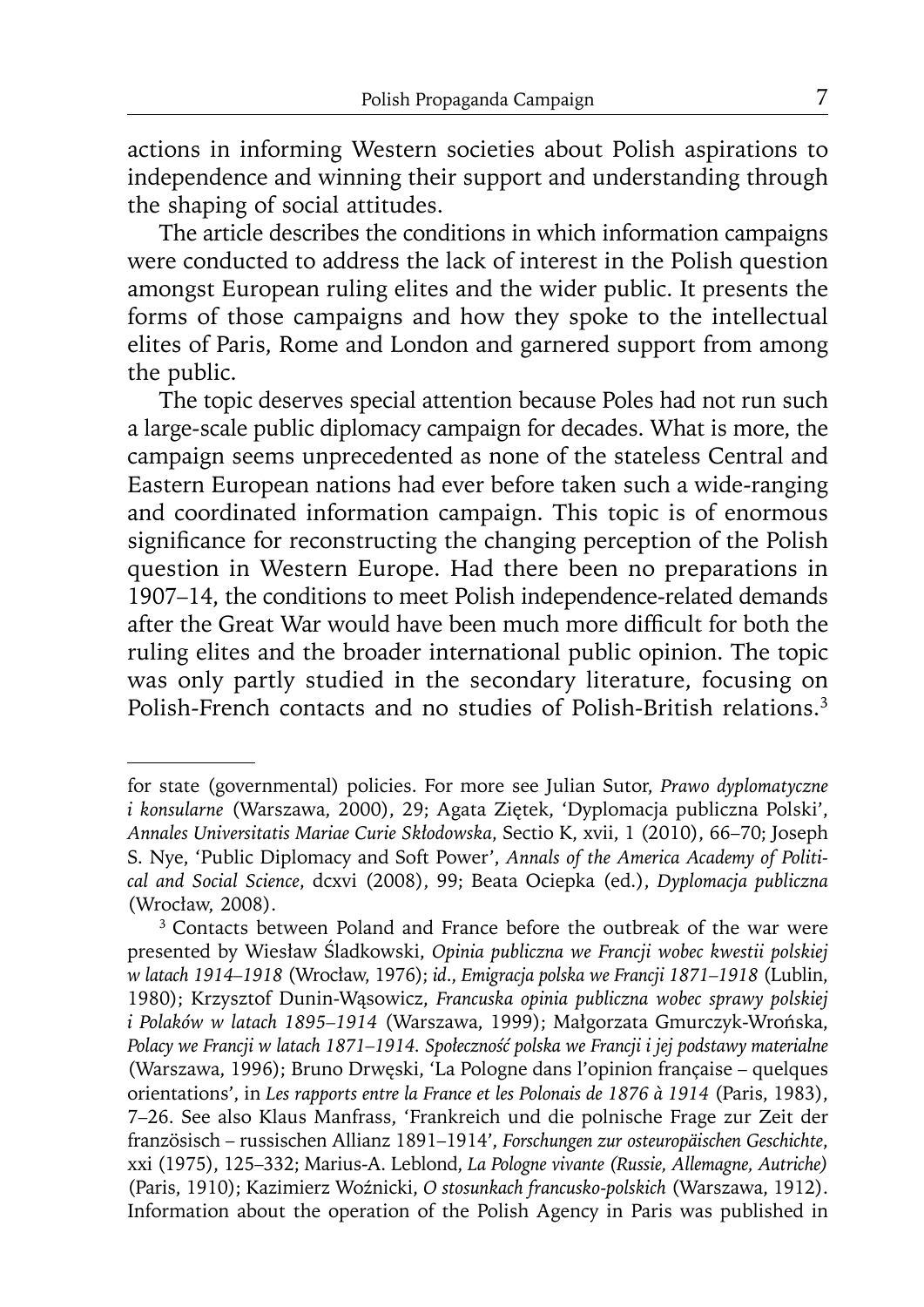The analyses presented in this article are based on rich and diversified source material, including archival materials, participants' accounts, reports, propaganda pamphlets, and the press. The secondary literature was also valuable.

## II THE NATIONAL COUNCIL IN LVIV

The National Council in Lviv, established by the Act of the Polish Parliamentary Group [Polskie Koło Sejmowe] of 29 December 1906, comprised the representatives of various political groups from Galicia. They supported the 'national solidarity', understood as the joint actions of all social classes and groups in the face of a foreign threat. The Council became the administrative centre for district and municipal, national organisations and aspired to lead all participating groups at a national level. The statutory objectives of the National Council included the elimination of infighting between Polish candidates in the parliamentary elections to the Austrian Imperial Council and the National Sejm [Sejm Krajowy]. This later developed into a defence of the properties and assets owned by Poles in eastern Galicia (against Ukrainians) and western borderland (against Germans and Czechs), and support for Polish public organisations, especially in education.<sup>4</sup> Following a reorganisation that took place in October 1910, the National Council began to put additional emphasis on Russian attempts to separate the Chełm Land from the Kingdom of Poland, as well as anti-Polish legislation in Prussia, tackling 'enemy press', and informing

Marian Seyda, *Polska na przełomie dziejów. Fakty i dokumenty*, i (Poznań, 1927); Janusz Pajewski, *Wokół sprawy polskiej. Paryż–Lozanna–Londyn 1914–1918* (Poznań, 1970); Danuta Płygawko, 'Międzynarodowa ankieta "Prusy i Polska" – ogłoszenie i przebieg (grudzień 1907 – kwiecień 1909)', *Przegląd Zachodni*, xlv, 2 (1989), 123–41; *ead*., *"Prusy i Polska". Ankieta Henryka Sienkiewicza (1907–1909)* (Poznań, 1994). Cf. Kazimierz Karolczak, 'Zagraniczne biura informacyjno-prasowe lwowskiej Rady Narodowej (1907–1914)', in Jerzy Jarowiecki (ed.), *Kraków – Lwów: książki, czasopisma, biblioteki XIX i XX wieku*, v (Kraków, 2001), 553–67; *id*., 'Zakordonni informatsiyno-presovi byuro L'vivskoy Natsional'noy radi (1907–1914)', *Visnik L'vivs'kogo universitetu. Serya istorichna*, xxxvii (2002), 410–21. These issues were omitted in Ludwik Bazylow (ed.), *Historia dyplomacji polskiej*, iii: *1795–1918* (Warszawa, 1982).

<sup>4</sup> Adam Wątor, *Galicyjska Rada Narodowa w latach 1907–1914. Z dziejów instytucji obywatelskich* (Szczecin, 2000), 43–51.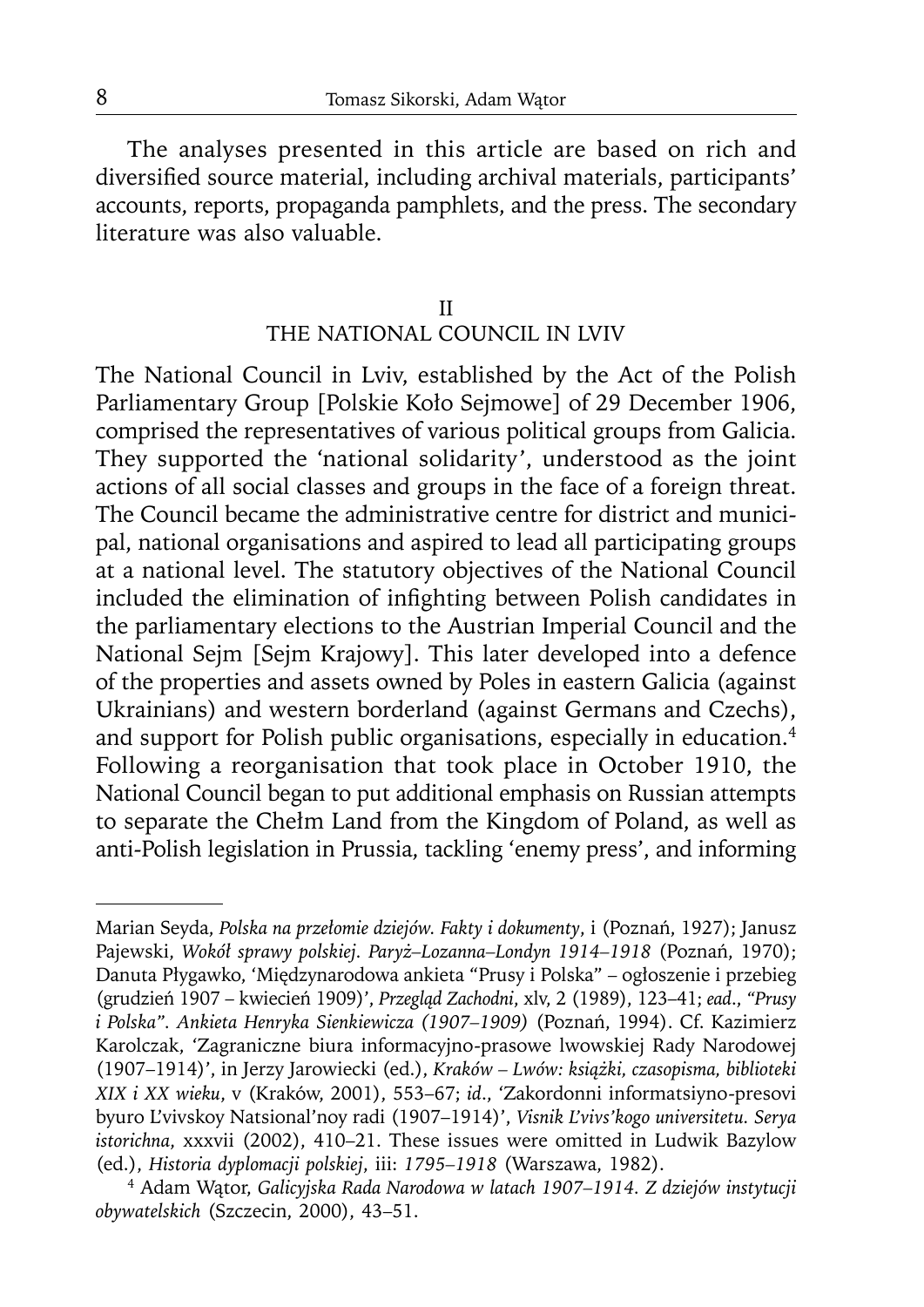public opinion in Europe about the situation on the former territories of Poland. The Council also remained in close contact with Poles living under other partitions and considered a proposal to coordinate the activities of the Polish representatives in various legislative bodies of the occupying powers (German and Austro-Hungarian parliaments and the Russian Duma).5

The leadership of the National Council, dominated by Eastern Galicia conservatives and national democrats, spoke in favour of a solution to the Polish question based on cooperation with the Habsburg Monarchy (the so-called Austro-Polish solution) provided that the dependency of Vienna on Germany loosened and cooperation with France and Great Britain was established. This idea, however, did not take into account the growing dependency of the Habsburg monarchy on Berlin. That said, the plan was supported by an attempt to take concrete actions in Western capitals. On the initiative of Tadeusz Cieński,<sup>6</sup> the head of the National Council, young scholars who were also national activists, among them Stanisław Stroński, Edward Dubanowicz, Stefan Dąbrowski, and Adam Skałkowski, received academic scholarships in Paris and London. Personal and academic contacts prepared the ground for the Polish propaganda and information campaign. Money and a group of supporters, however, were essential to such preparations.

On 29 May 1907, the National Council's National Committee established the Press and Information Office to "defend Polish interests in front of the European public opinion". The press release from the session mentioned the significance of the Office in all parts of partitioned Poland and called for support for this institution.7 In line with the adopted statute, a Central Executive Office [Centralne] Biuro Wykonawcze] and State Commissions [Komitety Krajowe] were formed. The tasks of the State Commissions included informing

<sup>5</sup> Biblioteka Ossolineum (hereinafter: BOss.), sygn. 7997 II. Papiery Rozwadowskich. Materiały dotyczące wyborów do Sejmu i Rady Państwa w latach 1902–1913, Regulamin Rady Narodowej, Lwów, 7 Oct. 1910; pismo Rady Narodowej do J. Rozwadowskiego, Oct. 1910, 1–3, 53. Cf. Adam Wątor, *Ziemianin polityk. Tadeusz Cieński 1856–1925. Z dziejów konserwatyzmu wschodniogalicyjskiego* (Szczecin, 1997), 38–9, 45.

<sup>6</sup> Tadeusz Cieński (1856–1925), a Polish landowner, the head of the National Council in Lviv from 1907, member of Polish Senate in the Second Polish Republic, 1922–5. 7 'Rada Narodowa', *Czas*, 131 (11 June 1907).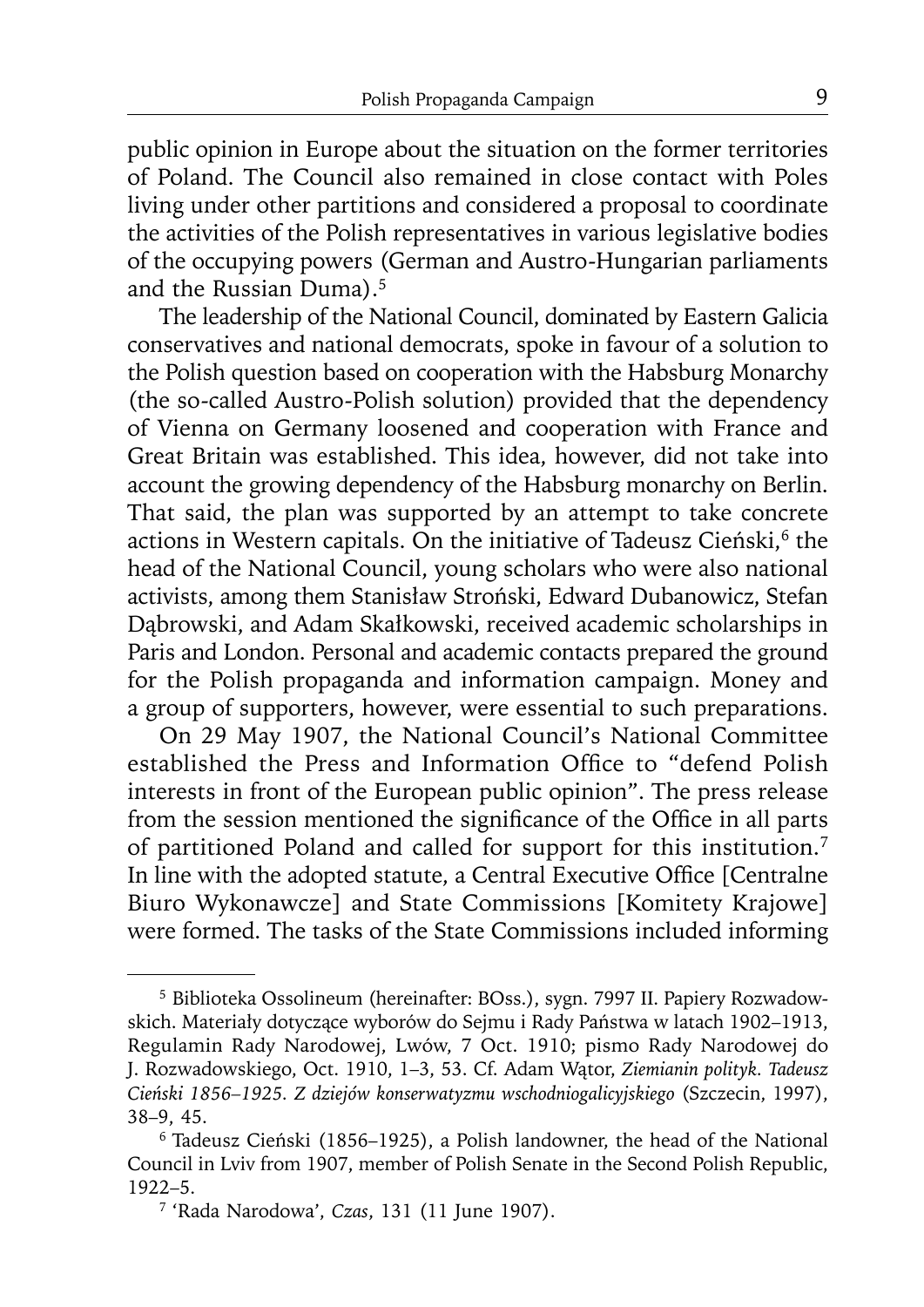foreign states about issues related to Poland through (1) the gathering of materials and articles referring to Polish issues; (2) passing information on home affairs to the foreign press; (3) publishing periodicals as well as bulletins and sending them abroad; (4) countering untrue information concerning Polish issues; (5) providing the foreign press with details on Polish issues and acting as an intermediary in terms of the publishing 'independent Polish articles'; (6) engaging in joint efforts to publish articles in special commemorative editions on Polish issues. "They also inform the Central Executive Office, the national press and Polish deputies about opinions on Polish issues abroad when special needs are identified", the statute emphasised.

The National Council in Lviv established a secretariat to run the operations of the Central Executive Office. The Lviv Commission's task was to support the Information and Press Offices campaign abroad and countersign reports and accounts. The Central Executive Office's headquarters was located in Paris, while branches in other countries were also planned. The Office received information and materials from State Commissions that also acquired financial resources. The Executive Committee, in turn, acted as the State Commissions for Galicia, Cieszyn Silesia and Bukovina. It also established a separate Editorial Commission. The State Commission in Galicia played a special role in approving the budget drawn up by the Executive Committee; it also approved accounts and reports and conducted financial audits. Donations from individuals, institutions and declared sums from the National Council financed the Office. An appeal for donations was issued to the leading political and social figures in Galicia. Wealthy people, mostly landowners, declared their financial support for the following three years regardless of their political views. $\frac{8}{3}$  Funds also flowed in from the Kingdom of Poland.<sup>9</sup> The donors maintained the right to "table comments, submissions, and proposals". Briefings were announced; State Commissions and the Office were obliged to submit

<sup>8</sup> See Archiwum Dzikowskie Tarnowskich, Oddział na Wawelu (hereinafter: ADzT), sygn. 655, Deklaracja Zdzisława hr. Tarnowskiego, prezesa Stronnictwa Prawicy Narodowej, 1 tys. koron na cele Biura oraz zobowiązanie wpłat rocznych po 200 koron od 1 I 1912 r. do 1 I 1914 r. Dzików, 3 Aug. 1910.

<sup>9</sup> Biblioteka Uniwersytetu Adama Mickiewicza w Poznaniu (hereinafter: BUAM), sygn. 34 IV. Papiery Skałkowskich, List H. Sienkiewicza do T. Skałkowskiego, Kraków, 9 Jan. 1908, 26.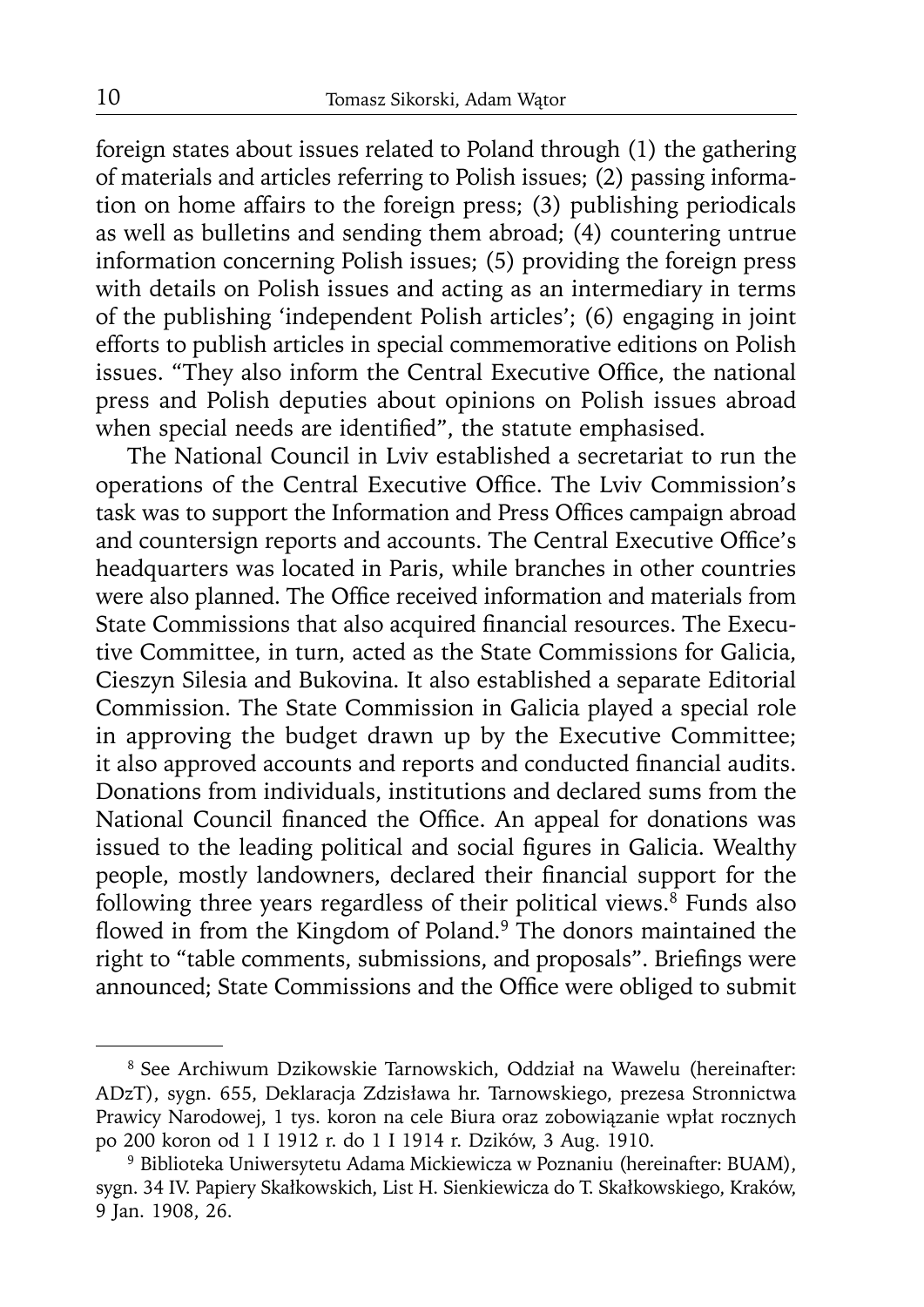reports. They also envisaged the possibility of a direct dissolution of the Central Office on the one hand and the withdrawal of support for Polish deputies groups in Vienna, Berlin and Saint Petersburg as well as those institutions that "provide the State Commissions with a guarantee that this opportunity will be used in line with the office's objectives".<sup>10</sup>

In line with the approved statute, the Executive Committee of the National Council established a National Committee of the Information and Press Office on 9 April 1910. Headquartered in Lviv, it involved "people known across the country for their impeccable integrity, national and civic sympathies and achievements in academic and social life". The Editorial Committee consisted of prominent activists from Lviv, such as professors: Szymon Askenazy, Oswald Balzer, Ludwik Finkel, Ludwik Rydygier, as well as Franciszek Rawita-Gawroński, Zdzisław Próchnicki and Albin Rayski, representing the head team of the National Council.<sup>11</sup> Representing various political options, they had significant intellectual capital. The National Council's secretariat played a coordinating role; it was run by Kazimierz Jarecki, and from October 1910 by Dr Stanisław Węckowski, a school teacher (Lviv, Karol Ludwik Street).12

<sup>10</sup> BOss., sygn. 7997 II, Zarys organizacji Polskiego Biura informacyjno-prasowego, 41–4. For difficulties in organising the press branch in Berlin, Vienna and St. Petersburg, see *ibid*., 54–81. Already at the end of 1906 the establishment of the Telegraphic and Correspondence Agency in Warsaw was planned to "defend Polish interests and issues against Russia and foreign countries". Biblioteka Narodowa (hereinafter: BN), sygn. 8357 IV, Archiwum Erazma Piltza, 22–3. A similar proposal was voiced by Bronisław Laskownicki (30 Oct. 1909) and Zygmunt Wasilewski (16 July 1910) on behalf of the Polish Journalists Association in Lviv. However, it was not accepted, despite support from the National Council, due to a lack of funds.

<sup>11</sup> BOss., sygn. 7997 II, Sprawozdanie z działalności Polskiego Biura Prasowo-Informacyjnego w Paryżu, 45.

<sup>12</sup> Franciszek Rawita-Gawroński was judgemental about the establishment of the Committee, which in his eyes was: "the effect of a wrong selection of people, a wrongful act; and it is easy to guess that its actions will not make any meaningful change". Franciszek Rawita-Gawroński, *Ludzie i czasy mego wieku. Wspomnienia, wypadki, zapiski (1892–1914)* (Gdańsk, 2012), 126.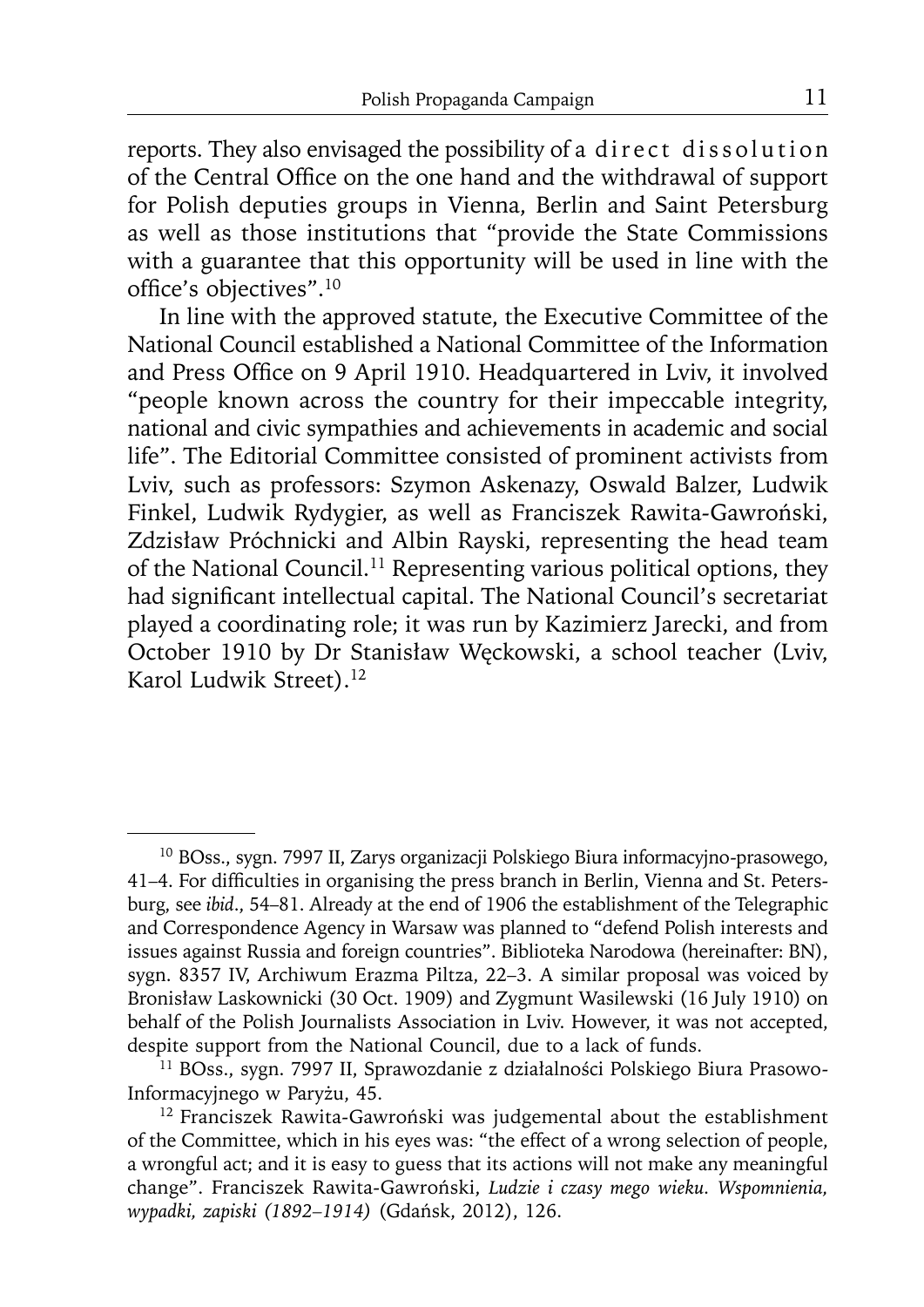## III AGENCE POLONAISE DE PRESSE AND COMITÉ FRANCO-POLONAISE IN PARIS

There were severe obstacles to the opening of the Paris office. "In the face of the egoistic utilitarianism of political thought in France", recalled Dr Stanisław Stroński, a Polish commentator and expert in France:

where the Polish issue met with no direct interest as it was not current or exotic enough in the face of complications resulting from the alliance of France and Russia and difficulties in accessing an influential press ..., great caution is recommended when it comes to the actions of the new Office not to antagonise by revealing their hand; patience and vigilance are also recommended while reacting to hostile actions, and cultural sophistication allowing a free hand in manoeuvring on a difficult territory.<sup>13</sup>

However, Stroński overlooked a vital element noted later by a Polish historian Janusz Pajewski. In his opinion, in the period before the war, there had been some interest in the Polish question in France, especially in predicting Poles' reaction in the event of the outbreak of war between Russia and the Central Powers.14

Before the first Information and Propaganda Office was established, Poles living in France had become more active. As other historians have already elaborated on these issues,<sup>15</sup> we will only indicate the actions that directly preceded the establishment of the Information and Press Office in Paris. First and foremost, an important role was played by Kazimierz Woźnicki,<sup>16</sup> who lived in Paris and had numerous contacts with French literary, academic and journalistic circles, as well as friends among young national activists from Lviv.17 His efforts, as well as those of others, helped to establish the Society on the Study

<sup>13</sup> S.Z., 'Biura prasowe polskie za granicą', *Rzeczpospolita*, 116 (21 March 1914); 'Polskie Biuro Informacyjno-Prasowe', *Słowo Polskie*, 243 (28 May 1910).

<sup>14</sup> Janusz Pajewski, *Odbudowa państwa polskiego 1914–1918* (Warszawa, 1985), 49–50.

<sup>15</sup>Śladkowski, *Opinia publiczna*, *passim*.

<sup>16</sup> Kazimierz Woźnicki (1878*–*1949), Polish writer, commentator, journalist, collector, and diplomat.

<sup>17</sup> Stanisław Kozicki, *Pamiętnik 1876–1939*, ed. by M. Mroczko (Słupsk, 2009), 217–18; BN, sygn. 10119 IV, ii: Korespondencja Franciszka Rawity-Gawrońskiego. List A. Skałkowskiego do F. Rawity-Gawrońskiego, 51.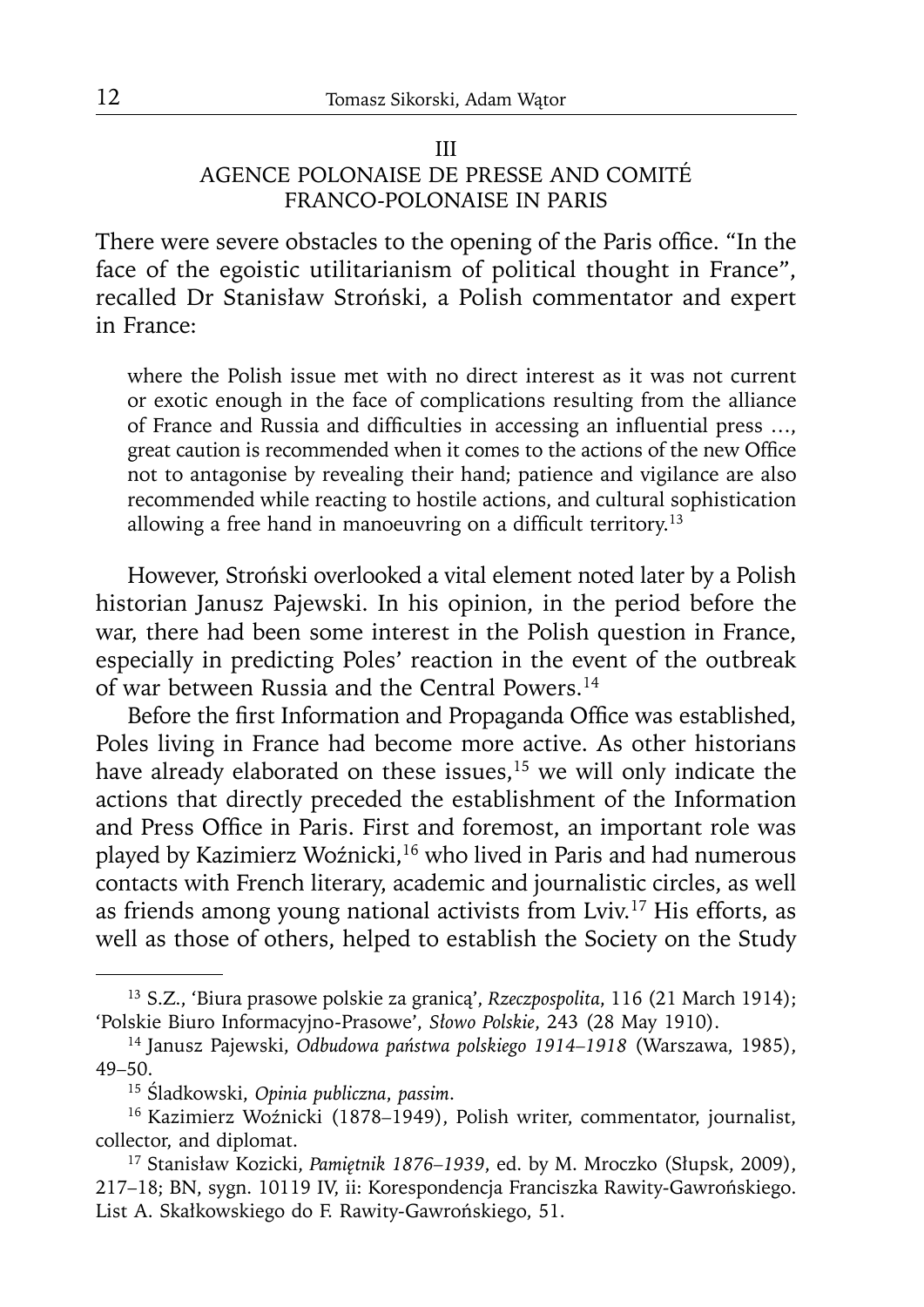of the Polish question [Towarzystwo Studiów Kwestii Polskiej] in early 1907 in cooperation with the Fédération Régionaliste de France*.* 18 Its objectives remained aligned with the ideas of the founders of the information and propaganda campaign.19

The contacts soon bore fruit. Joint academic and cultural initiatives were launched, and a Polish-French language commission led by Senator Louis Martin was established.<sup>20</sup> The issue of the Prussian partition was also raised. Dr Victor Nicaise, connected to the Polish community in Paris, informed the French side about the 'land issue' and the anti-Polish legislation.21 He also had contacts with Polish politicians, for example, with Władysław Zamoyski.<sup>22</sup> A Polish-French commemoration of the anniversary of the Constitution of 3 May 1791 with 200 participants (on 30 April) became a significant event. "The internal operation of the Society – the report states – involved studying Polish social and cultural issues by way of lectures, talks and the joint reading sessions of relevant works". The Oversees Fund for Supporting Education in Poland [Kasa dla Popierania Oświaty

<sup>18</sup> See also Anne-Marie Thiesse, *Écrire la France. Le mouvement littéraire régionaliste de langue française entre la Belle Époque et la Libération* (Paris, 1991), 75–95; François Dubasque, 'Jean Hennessy (1874–1944). Itinéraire militant d'un politique entre milieux réformateurs et réseaux d'influence', *Parlements. Revue d'histoire politique*, vii, 1 (2007), 21–33.

<sup>&</sup>lt;sup>19</sup> "One of the key shortcomings of our society is the lack of an objective view on the part of individuals on the current gains and future needs of the nation. Because each Pole, who feels a part of the whole, undivided Poland, regardless of where they stay, in order to be able at each moment to offer his services should know not only his part of the country, but the entire Motherland … That is why our Society wants to bring together Poles abroad for joint studies on the whole framework of the culture of Poland and its aspirations, and while living abroad inform foreigners about Polish issues or correct the so often distorted opinion about Poland, when a need arise". Quote after [translated]: BUAM, sygn. 35 IV*,*  Ustawa Towarzystwa Studiów Kwestii Polskiej, 1 Jan. 1907, 139. 20 Louis Martin (1859–1944), French lawyer, advocate, member of *La Ligue* 

*Française pour la restauration de la Pologne*.

<sup>21</sup> Victor Nicaise, *Allemands et Polonais* (Paris, 1911). He also wrote 'La Martyrologe de l'Enfance dans les Ecoles de la Pologne Prusienne', *Peuple Français Dimanche*, 12 (1908); Krzysztof Dunin-Wąsowicz*,* 'Intelektualiści i politycy francuscy o sprawie polskiej i Polakach na przełomie XIX i XX wieku w świetle ankiet', *Dzieje Najnowsze*, xxxiii, 3 (1999), 37–51.

<sup>22</sup> Biblioteka Kórnicka, kat. 9257: listy V. Nicaise do W. Zamoyskiego 1908–12, 7–27.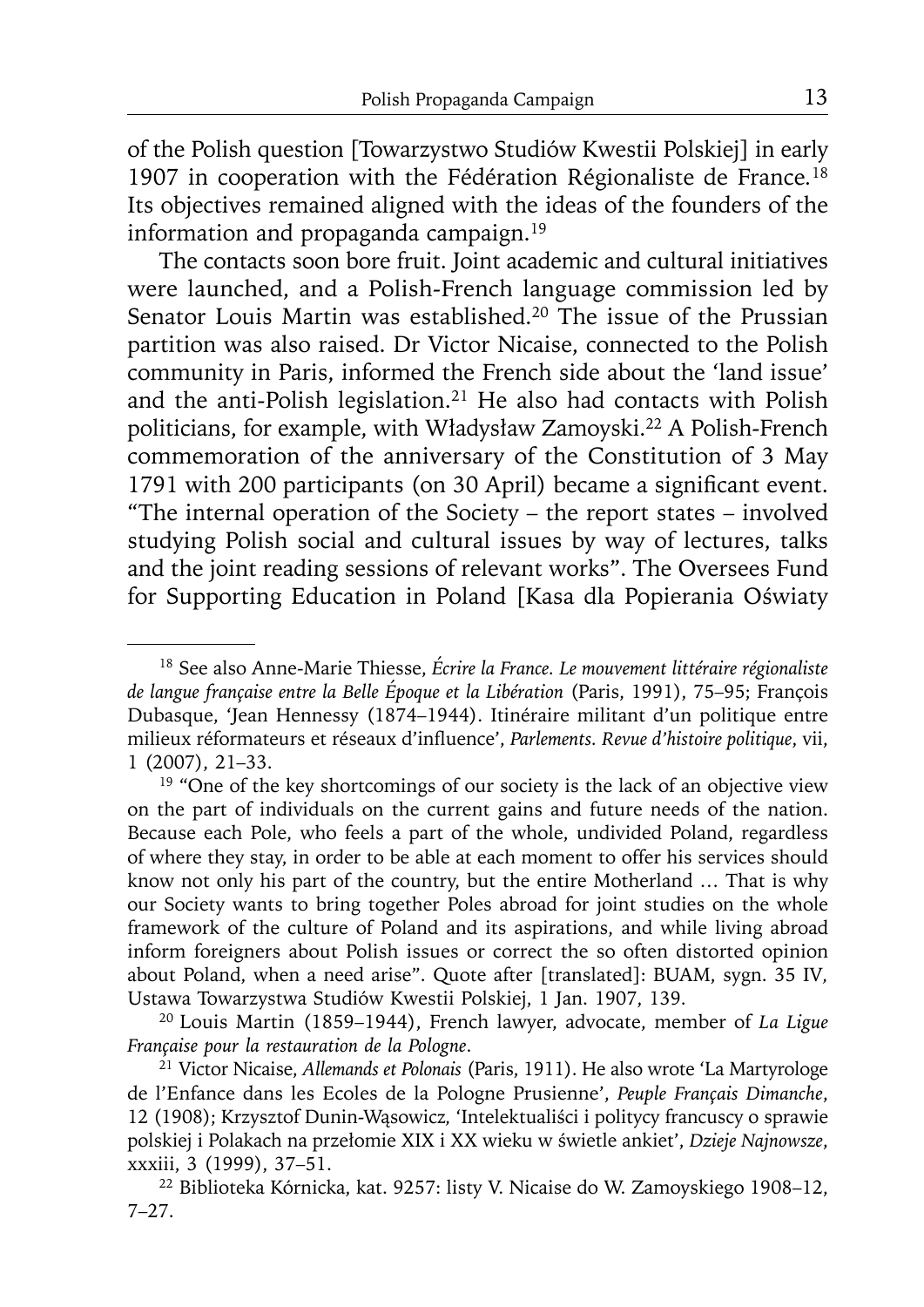w Polsce] was established at the Society on the Study of the Polish Question. Financial support was also provided to the Young Poles Group in Paris and other Polish organisations in France.23

The Information and Press Office in Paris was finally launched on 1 July 1907 as the Agence Polonaise de Presse with Kazimierz Woźnicki as its head, who "in those conditions could set about accomplishing objectives that were outlined in the statute from the start".<sup>24</sup> Woźnicki's activities were often controversial, particularly for his failure to run the Office effectively. Nevertheless, the Protective Committee [Komitet Opiekuńczy] that involved prominent Poles living in Paris supported the work of the Office. It was the Executive Committee of the National Council that sent the directives to carry out particular tasks in Paris and other places abroad.

The Paris office's first action on a broader scale involved informing public opinion in France about strikes in the Poznań area relating to

<sup>23</sup> In 1908, two lectures on Polish immigration, on 'legal and illegal work', were delivered alongside one talk on municipal self-government and another on the persecution of Poles under the Prussian partition. Evenings 'free from lectures' were devoted to joint reading sessions of books by Stanisław Szczepankowski, *Farys zwycięzca*; Wincenty Lutosławski, *Program wychowania narodowego*; Roman Dmowski, *Myśli nowoczesnego Polaka.* See BUAM, sygn. 35 IV, Sprawozdanie Towarzystwa Studiów Kwestii Polskiej, Paryż, 1 Apr. 1908, 140.

<sup>24</sup> BOss., sygn. 7997 II, Sprawozdanie z działalności Polskiego Biura Prasowo- -Informacyjnego w Paryżu, 1910, 45*–*9. For a favourable assessment of Woźnicki's activities see BUAM, sygn. 35 IV, List T. Cieńskiego do A. Skałkowskiego, Pieniaki, 28 Jan. 1908, 220–2; M. Kalczyńska, 'Kazimierz Woźnicki (1878–1949) – literat, publicysta, dziennikarz, polityk i bibliofil oraz jeden z bibliotekarzy donatorów Muzeum Narodowego w Rapperswilu. Na podstawie spuścizny znajdującej się w Bibliotece Polskiej w Paryżu', *Prace Naukowe Akademii im. Jana Długosza w Częstochowie*. *Zeszyty Historyczne*, xi (2010), 225; G. Leszczyński, 'Młodopolanie u bram Paryża. Z archiwum Kazimierza Woźnickiego', *Akta THL w Paryżu*, iii (1996), 113–47. On the contrary, Eugeniusz Romer, following his visit at the Agency's head on 9 February 1919, noted: "One can say that it did not cause him too many worries", Eugeniusz Romer, *Pamiętnik paryski 1918–1919*, ed. by Andrzej Garlicki and Ryszard Świętek (Wrocław, 1989), 168. Kazimierz Woźnicki received critical assessment from Franciszek Rawita-Gawroński: "He would have been perfect in the role of Office's secretary, but he wasn't suitable for the role of the Office's head. The Office was his source of income, a way to support himself, not a civic duty point". Franciszek Rawita-Gawroński, *Ludzie i czasy mego wieku. Wspomnienia, wypadki, zapiski* (Gdańsk, 2012), 118. In a profile drawn up by Wiesław Śladkowski, Woźnicki is described as a "franconised emigrant, with neither temperament nor political imagination". Śladkowski, *Opinia publiczna*, 46.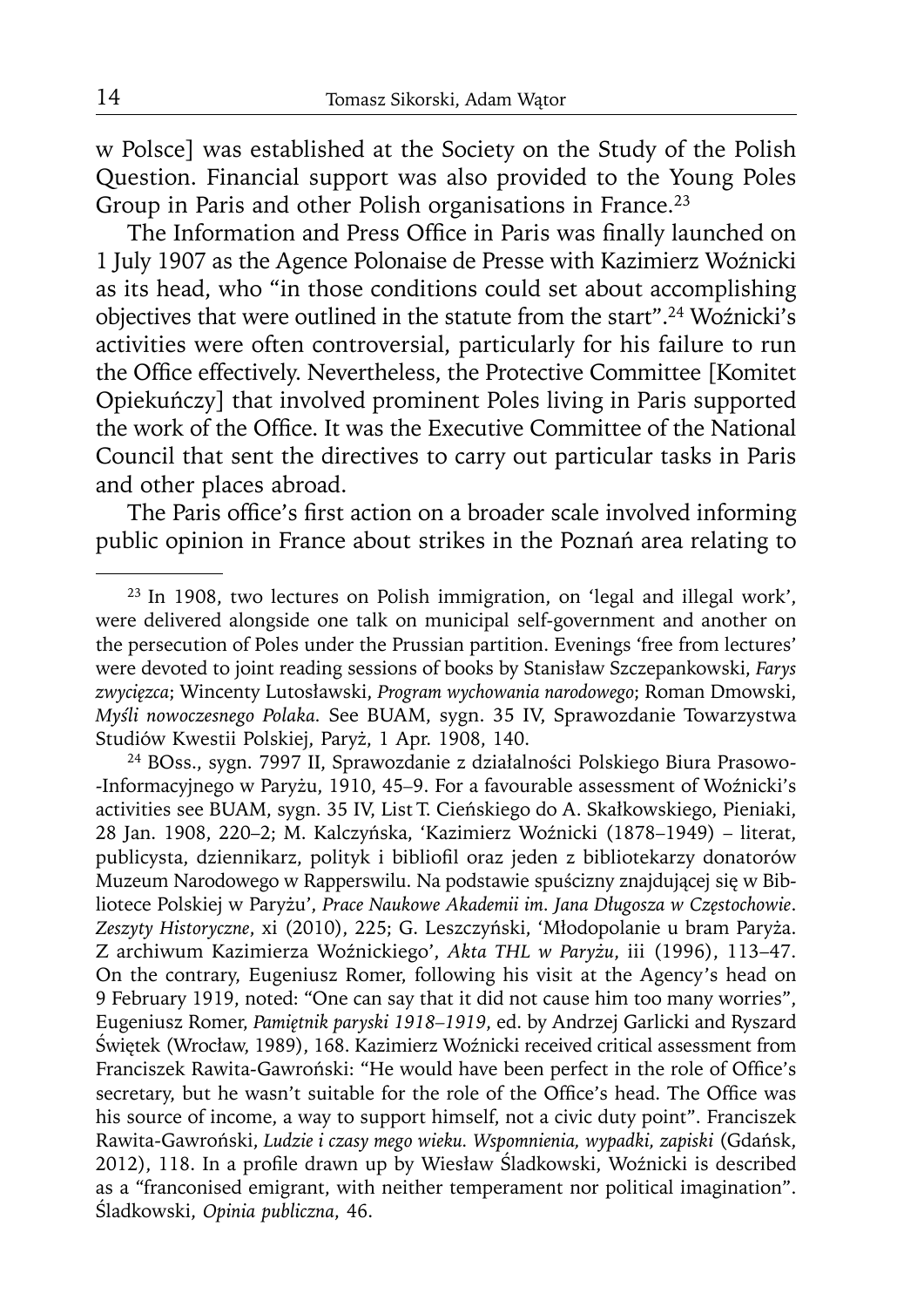a prohibition imposed on religious education in Polish. The pamphlet *L'école prusienne en Pologne* was published at the end of 1907, translated into English a few months later, and these strikes would come to international prominence.

The critical political action of the Paris office came with a protest against chancellor Bernhard von Bülow's Poles expropriation bill introduced at the end of November and the beginning of December 1907, which aimed at making it legal to force Polish landowners to sell their estates to the Prussian Colonization Committee.<sup>25</sup> As there was a dramatic turn to the demonstrations on 1 December at the German consulate in Lviv, Poles in Paris responded by boycotting Prussian goods. A well-known social and educational activist, and the head of the Association of National Organisations in Lviv, Wojciech Biechoński, took the helm of the boycotting campaign. The propaganda campaign inspired by the National Council also involved the Polish press in Galicia. However, a project to carry out a broader protest campaign met with some reservations of landowners from Poznań; in their opinion, "such a protest brings no benefits; it only incites ferocity of the Prussian government". Poznań landowners' cautious and reconciliatory approach resulted from their aspirations to keep at least some language and economic policy benefits that they won in the Leo von Caprivi era.26 The Polish group's indecisiveness during the tentative discussions on the expropriation bill was also a hindrance. Despite concerns, Tadeusz Cieński did not abandon the protest campaign and appointed Henryk Sienkiewicz<sup>27</sup> to lead it. On 15 December, in collaboration with Woźnicki and Bronisław Kozakiewicz, he sent out a letter/survey to prominent figures to "assess the issue". Although Sienkiewicz did not expect the survey to block the expropriation, he hoped it would facilitate reluctance and condemnation. "In any case,

<sup>25</sup> See Michał Pirko, *Niemiecka polityka wywłaszczeniowa na ziemiach polskich w latach 1907–1908* (Warszawa, 1963); *id*., 'Echa opinii światowej o niemieckiej polityce wywłaszczeniowej na ziemiach polskich w latach 1907–1908", *Zeszyty Naukowe WAP: Historia*, xxi, 5 (1961), 137–57; Józef Buszko, 'Austro-Węgry a sprawa wywłaszczenia Polaków w zaborze pruskim (1908–1914)', *Śląski Kwartalnik Historyczny Sobótka*, xx, 4 (1965), 488–526.

<sup>26</sup> Leo von Caprivi (1831–99), German chancellor in 1890–4, who temporarily softened the anti-Polish policy.

<sup>27</sup> Henryk Sienkiewicz (1846–1916), Polish writer and novelist, Nobel Prize laureate in literature (1905).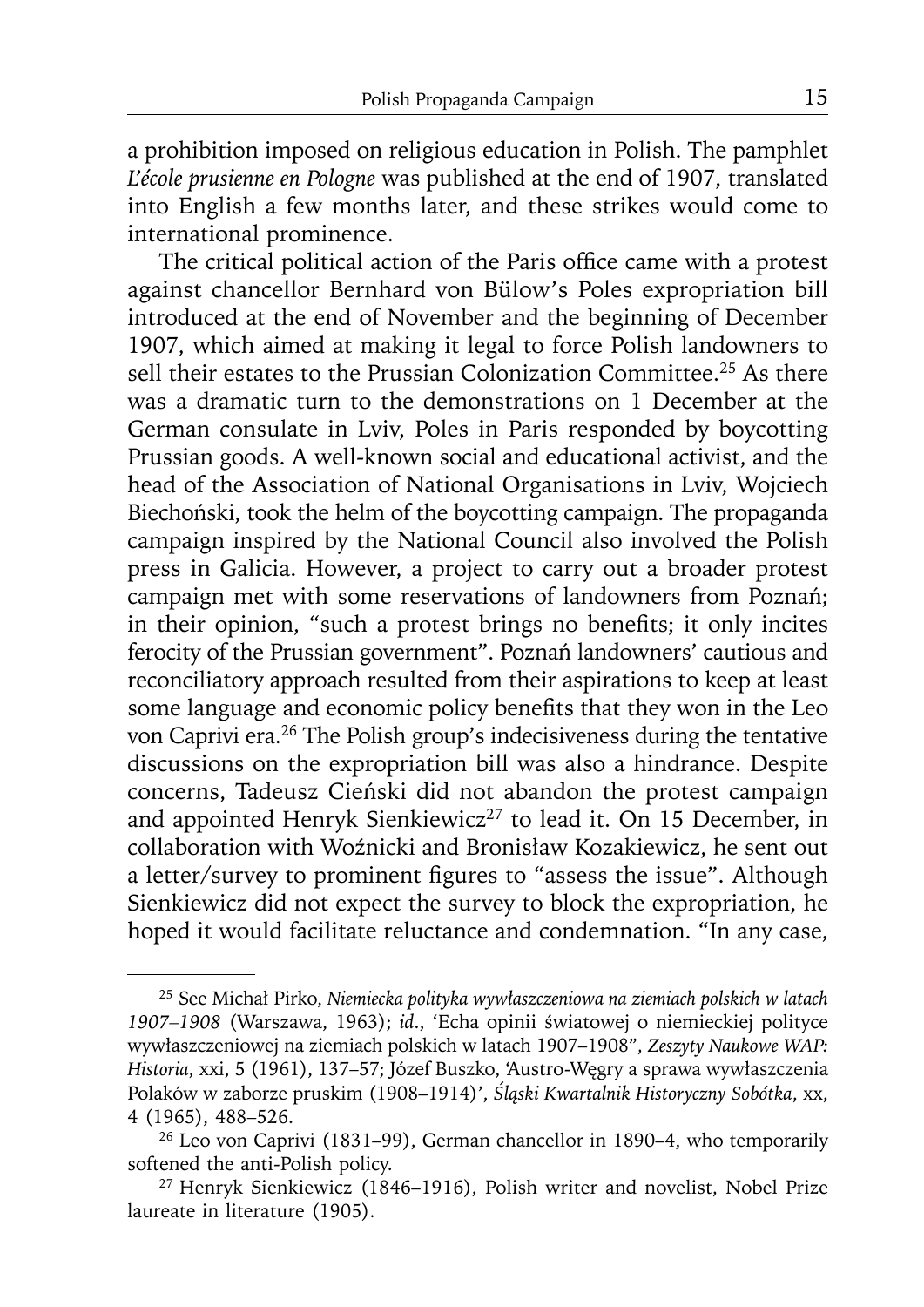it is becoming a European issue, which was not irrelevant".28 The replies to the survey (256 in total) were in the vast majority favourable to the Polish side. They were published, however, only in 1909 in the *Prusse et Pologne* pamphlet. A delay in printing led to Woźnicki's threat of resignation.29 Then a visit to Paris by Stanisław Stroński and Adam Skałkowski<sup>30</sup> and actions taken by the Lviv's National Council secretary, Kazimierz Jarecki, who kept up a correspondence with the post in Paris, brought some hope for greater efficiency. $31$ 

The Office's operations received a fresh boost with the arrival of Roman Dmowski, the leader of the National Democracy, who was going to publish his book *Niemcy, Rosja i kwestia polska* [Germany, Russia, and the Polish Cause] (Lviv, 1908) in Paris. The French edition (*La question polonaise*, Paris, 1909) with a foreword by a Sorbonne professor Anatole Leroy-Beaulieu triggered a hot debate and was interpreted as a step towards the Polish-Russian rapprochement in an anti-German spirit.<sup>32</sup>

With the growing anti-Prussian sentiment, the Galician press wrote not only about organising a boycott of German goods. Some unrealistic ideas also emerged to send Polish agricultural workers – through the

<sup>30</sup> "However, we are observing that also in Paris the presence of Mr Adam [Skałkowski] has already been felt". See also BUAM, sygn. 35 IV, List T. Cieńskiego, Pieniaki, 28 Jan. 1908, 220–2.<br><sup>31</sup> "Our operations, those undertaken by the press office and the hardworking

and enterprising Mr K. Jarecki, are widening to a great extent [sic!]". BUAM, sygn. 35 IV, T. Cieński do A. Skałkowskiego, Lwów, 17 Feb. 1908, 223-5.

<sup>28 &#</sup>x27;Listy Henryka Sienkiewicza z lat 1908–1909 do Kazimierza Woźnickiego', ed. by Danuta Płygawko, *Przegląd Zachodni*, 5–6 (1985), 87.

<sup>29</sup> More details in Płygawko, 'Międzynarodowa ankieta', *passim*. In February 1909, Stefan Dąbrowski wrote to Woźnicki: "as long as the Survey does not see the day light, the people will not provide more considerable support to the office". Danuta Płygawko, 'Listy Stefana Dąbrowskiego do Kazimierza Woźnickiego w zbiorach Biblioteki Polskiej w Paryżu', part 2: '1906–1937', *Akta Towarzystwa Historyczno-Literackiego w Paryżu*, iii (Paris, 1996), 164. See 'O bezprawiach pruskich Ankieta Sienkiewicza', *Gazeta Narodowa*, 4 (5 Jan. 1908); 'Ankieta Sienkiewicza', *Czas*, 292 (12 Dec. 1907); Dunin-Wąsowicz, *Francuska opinia publiczna*, 68–72; *Prusse et Pologne*, *Enquête internationale organisée par H. Sienkiewicz* (Paris, 1909).

<sup>&</sup>lt;sup>32</sup> Cf. Pajewski, Odbudowa, 41. It was emphasised that the French-German rapprochement would not materialise without the freedom of language and ownership in Alsace, Lorraine and Poland. 'Zbliżenie francusko-polskie', *Rzeczpospolita*, 11 (29 May 1909); Anatole Leroy-Beaulieu, 'Rosja, Polska i Niemcy', *Rzeczpospolita*, 12 (12 June 1909).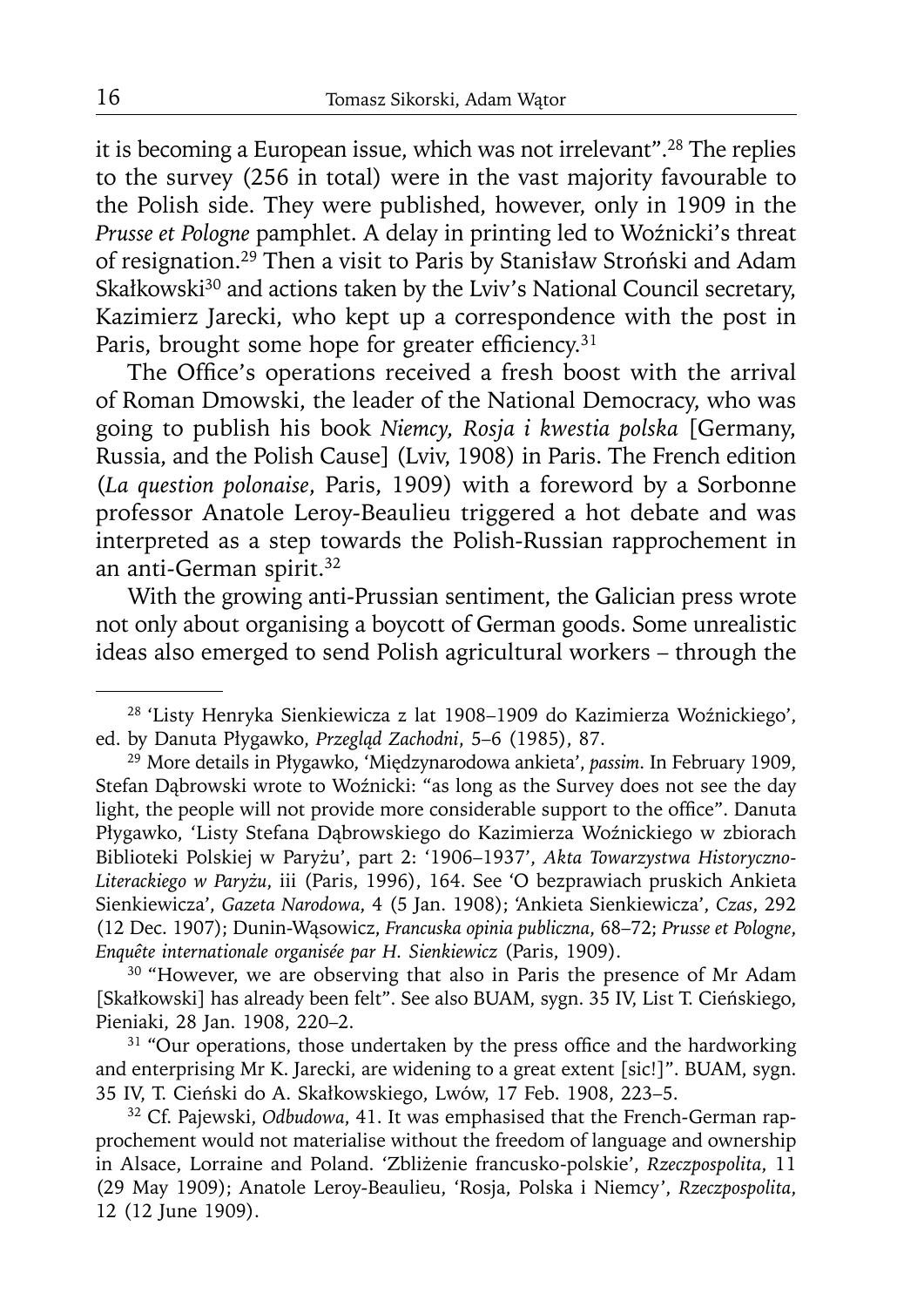Polish Emigration Society established in Cracow – not to Germany, but France.33 The society tried to distribute a *La Société Polonaise d'Emigration, ce qu'elle est et qu'elle veut en France* pamphlet across France about hiring Polish agricultural workers. The contact was established with the French Société Centrale d'Agriculture de Meurthe-et-Moselle while PTE Offices were set up in Paris, Soisson and Nancy. Workers from the Polish Kingdom were also flowing in because of the agreement between Warsaw Agricultural Society and Syndicat Central des Agriculteurs.<sup>34</sup> The Polish Labour Office also worked towards a similar goal. According to unrealistic calculations by economic and industrial activist engineer Józef Lipkowski, out of the 300,000 seasonal workers who travelled to Germany to work, 80,000 could be sent instead to northern departments of France and 50,000 to south-eastern departments. Meanwhile, the survey showed that three years before only 8,000 Poles had been employed in France. Some difficulties regarding behavioural and cultural differences as well as language problems also came to the fore. "Having arrived in France – Józef Lipkowski wrote – many workers disappointed, homesick, and unable to comprehend the language and new work conditions, ended up leaving their jobs, wanting to go back home; but due to a lack of funds, they moved to Paris instead, from where, as far as I know, they will be sent back to Galicia". The workers lacked coordinated support and professional counselling. In Paris, a Support Group for Poles who sought work was established, led by Baron Gustav Taube and his deputy Lipkowski,<sup>35</sup> but the Paris office was unprepared to deal with such problems; they did not have adequate staff, among other reasons.

<sup>33</sup> Leopold Caro, 'Nie dajmy im robotnika', *Nowa Reforma*, 555 (2 Dec. 1907); *id*., 'Kwestia obecnego u nas bojkotu. Dyskusja w kwestii bojkotu', *Przegląd Powszechny*, x–xii, 24 (1908); 'Bojkot towarów pruskich', *Słowo Polskie*, 555 (30 Nov. 1907). The sporadic boycott action came down to attacks on shops selling German goods. Tsentralnyi derzhavnyi istorychnyi arkhiv Ukrainy u misti Lvovi, Papiery Namiestnictwa, sygn. 146/8/1310, 20–1.

<sup>34</sup> Jerzy Danielewicz, 'Na pograniczu dwóch stuleci (1871–1914)', in Andrzej Tomczak, Karol Górski (eds), *Polska – Francja. Dziesięć wieków związków politycznych, kulturalnych i gospodarczych* (Warszawa, 1983), 301–2.

<sup>35</sup> BOss., sygn. 15112 II. Papiery Wacława Gąsiorowskiego z lat 1869–1939, Section III: Materiały do działalności Polonii francuskiej. Organizacje i stowarzyszenia, lii; a paper by J. Lipkowski entitled: 'Wychodźstwo zarobkowe robotników polskich rolnych i fabrycznych z Galicji do Francji'(1911).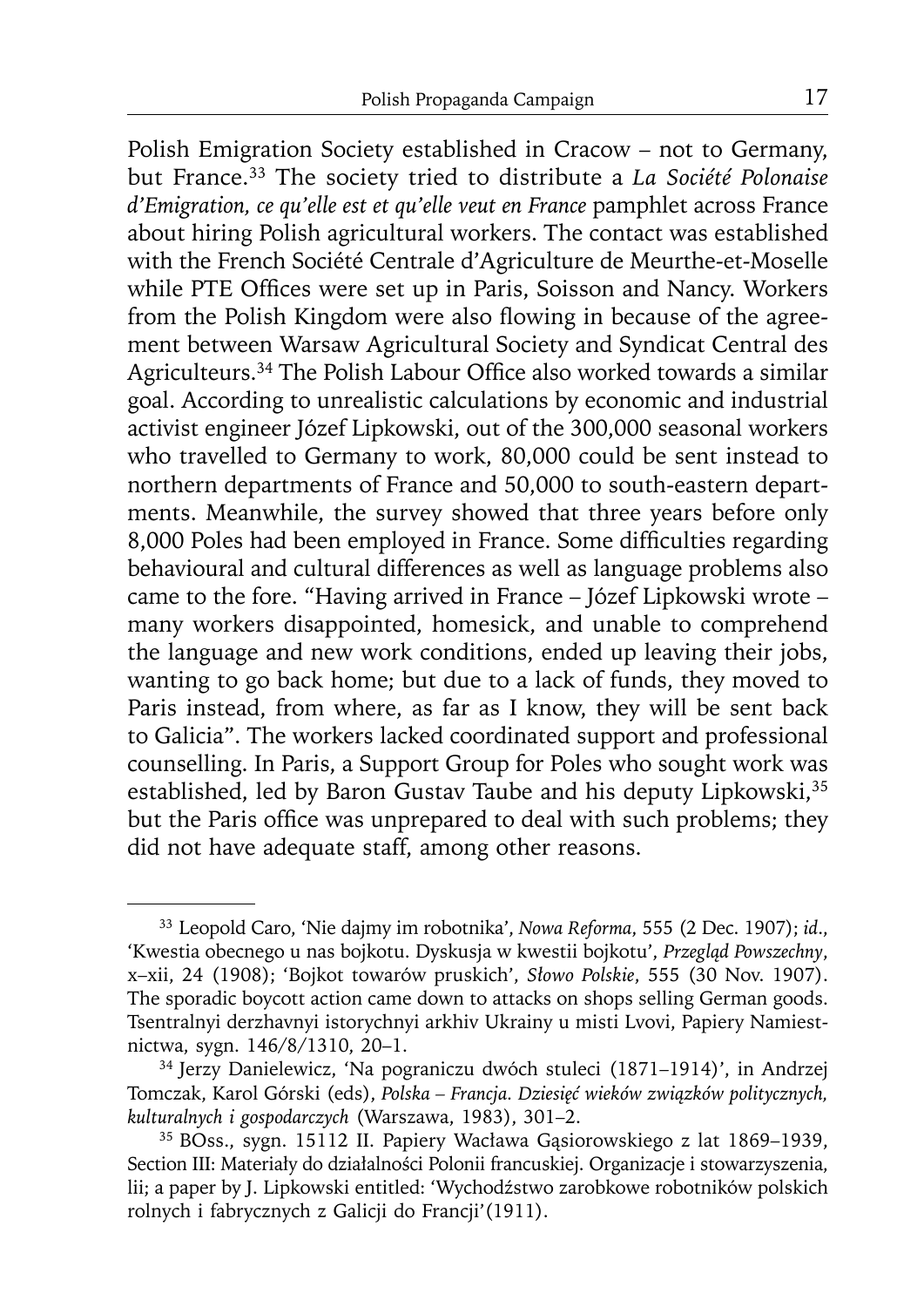To a large extent, promoting knowledge about the Polish question depended on winning over the French press. Such efforts were made by distinguished Polish pianist and political activist Ignacy Jan Paderewski, who was in close contact with the National Council in Lviv and its Paris branch. He wrote to an unknown addressee:

Despite its importance, the Polish question has had no representation so far to tell Europe how significant it is. The French and the English know little about us; they do not talk about us at all. Instead, they judge us with disdain, believing our nation is a dead body. However, recent years have seen a big change for the better. They have started to engage with us. Especially in France, where some clear streams of affinity towards us have emerged, the roots of which we should see not in our misery but in our strength. Articles, pamphlets and even whole books on the Polish question are published more and more often, societies such as Société Franco-Polonaise are established, and we also have the involvement of prominent artistic, academic and political figures - so, in a nutshell, Poland became fashionable.

Paderewski informed that for the price of 1,000 francs per year, one of the dailies was going to accept the task of defending the Polish case for three years. "This will be sensible and careful defence, with calmness and dignity, the best warranty of which is basing it on the French-Russian alliance, i.e. the benefits drawn by those both allied governments, one wanting to borrow money and the other wanting the money not to be wasted and a strong ally".36 This also illustrates the efforts made by Polish politicians on the French side.

Despite numerous difficulties, the operations of the Paris office did yield results. The report from 1910 boasted that it had made comprehensive and significant inroads in the areas of information dissemination and publications. Since its establishment, the Office had gained numerous contacts from the world of politics, academia, and media. It established relations with prominent French and other foreign dailies and magazines abroad. The Office used strategies for keeping its affiliates informed: orally, through individual contacts,

<sup>36 &#</sup>x27;List z Riond Bosson, początek X 1910 r.', in *Archiwum polityczne Ignacego Paderewskiego*, i: *1890–1918*, ed. by Witold Stankiewicz, Andrzej Piber (Wrocław, 1973), 29. The authors of the publication, Stankiewicz and Piber, suggested the following magazines: *Journal des Débats* (because of the contacts between Ignacy J. Paderewski and Maurice Muret) and *Gil Blas*, 'Archiwum polityczne Ignacego Paderewskiego', 30.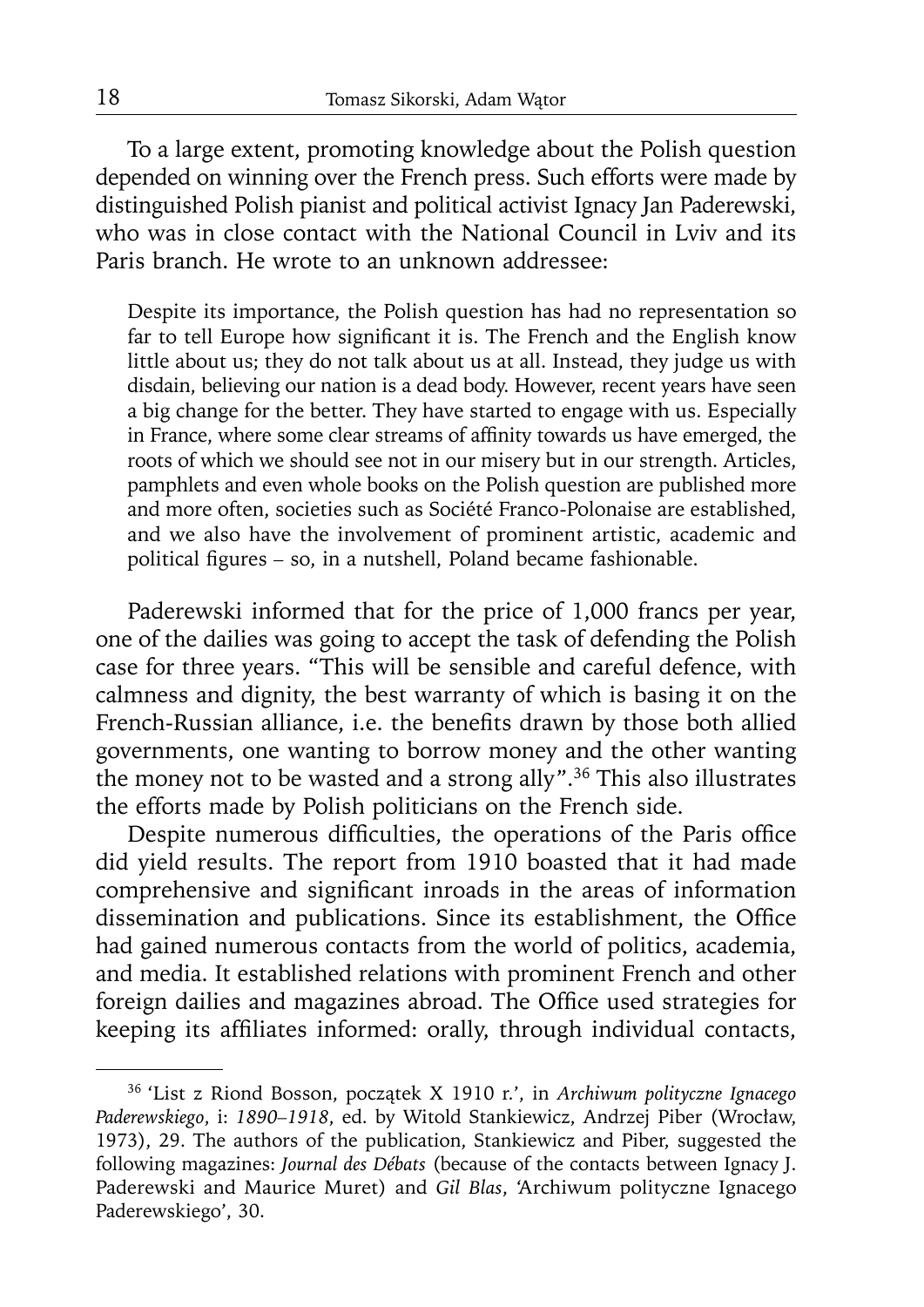and in written form through periodic and special publications, Polish and French circular letters to the Polish and French press on current political matters.

Before 1 July 1910, 112 such circulars and letters had been sent. The following titles expressed an interest in the Polish issue: *Gil Blas*, the first to pick up the issue *Journal des Débats*, *L'Action*, *Gazette de Lausanne, Le Temps*, *Le Croix*, <sup>37</sup> *L'Echo de Paris*, *Gaulois*, *La Victoire*, *Le Siècle*, 38 and periodicals: *Revue des Deux Mondes*, *Le Correspondent*, *La Revue*, *Les Marches de l'Est*, and *La Revue hebdomadaire*. The quoted report was over-optimistic in saying that most magazines expressed a keen interest in the issues relating to Poland.<sup>39</sup> On the other hand, the publishing activity of the Office was impressive, boasting the production of books, brochures, and smaller informational publications, part of which was sold and the other sent to politicians, academics, and journalists.40 For propaganda purposes, they also prepared German cartographic publications that "promoted annexation of the world by Germany" or displayed "Groß Deutschland" without marking the territory of Austria, Netherlands and Belgium. As noted by Tadeusz

<sup>37</sup> The 28 Dec. 1910 issue of *Le Croix* cited a memorial on the Chełm issue *L'orthodoxie russe contre le catholicisme polonais*. See Biblioteka Jagiellońska (hereinafter: BJ), sygn. 180/78, Papiery Zygmunta Wasilewskiego, 79.

<sup>38</sup>*Le Siècle* published some information on Polish political groupings. See ADzT, sygn. 655, Pismo Rady Narodowej do Zdzisława hr. Tarnowskiego z prośbą o dane dotyczące Stronnictwa Prawicy Narodowej, Lwów, 9 Sept. 1910, oraz odpowiedź M. Chylińskiego, Kraków, 21 Sept. 1910.

<sup>39</sup> BOss., sygn. 7997 II, Sprawozdanie z działalności Biura informacyjnoprasowego, 45–9.<br><sup>40</sup> Office's publications: 1) *Prusse et Pologne. Enquête internationale organisée par* 

*Henryk Sienkiewicz*; 2) *L'Ecole prusienne en Pologne (1906–1907), documents*, 1907; 3) Franciszek Rawita-Gawroński, *La Russie et la Prusse à la lumière d'un nouveau Congrès*, 1909; 4) Stéphane de Górski, *Les Allemands dans le Royaume de Pologne, avec préface de M. René Henry,* 1909; 5) *"Pages Modernes", numéro sur la Pologne politique, économique et sociale*, December 1908; 6) *170 Procès de Prusse, documents pour survivre à l'histoire des persécutions de la presse polonaise par le gouvernement prussien au cours de trois dernières années*, 1908; 7) Stanislaus Zieliński, *Die Ermordung des Statthalters Grafen Andréas Potocki. Materialen zur Beurteilung des ukrainischen Terrorismus in Galizien,* 1908; 8) Marcel Bolesta, *Est-ce vrai?* (a brochure by O.H. Mohla S.J. in defence of the Catholic clergy under the Russian partition – a response to the publication by Rev. Palmieri, *La chiesa russa*). Franciszek Nowodworski, 'L'affaire de Chełm, "Pages Modernes", La Pologne littéraire, artistique et scientifique', BOss., sygn. 7997 II, Sprawozdanie z działalności Biura informacyjno-prasowego, 49.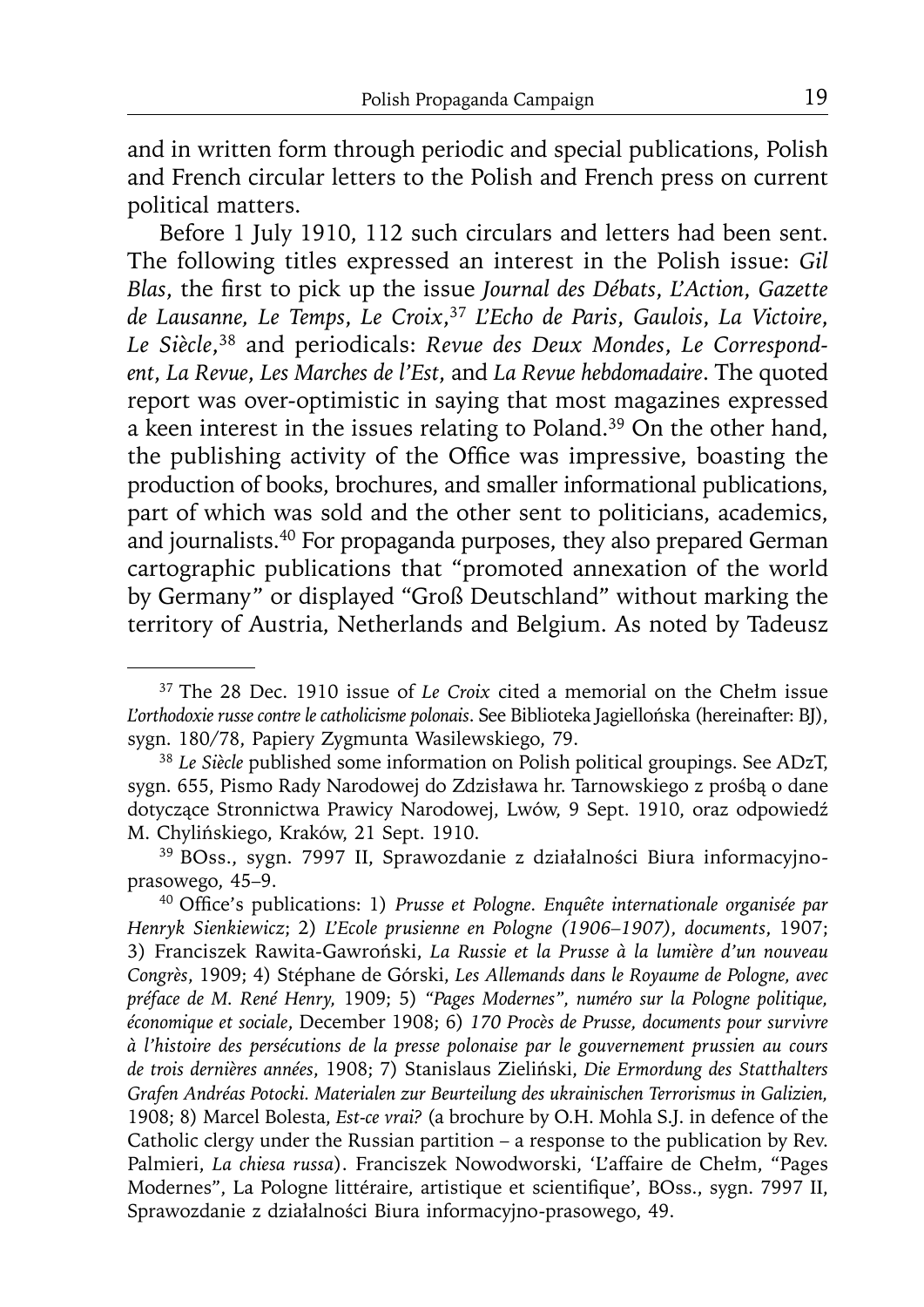Skałkowski, a landowner and lawyer, the National Council activist: "That could make a new leaf to the laurel wreath of the Office that had already done so much".<sup>41</sup>

An important role was also played by the Comité Franco-Polonais, established in May 1910, known as 'a valuable partner' of the Paris office. Four years later, it had 140 members.<sup>42</sup> Its goal was to bring Polish and French people closer together by organising lectures, meetings, and formal concerts. Both institutions organised commemorative events for Juliusz Słowacki, Fryderyk Chopin, Zygmunt Krasiński, Józef Ignacy Kraszewski and a commemoration of the Grunwald battle anniversary [*obchód grunwaldzki*], a large patriotic rally in Cracow. There was a public reading by a Sorbonne Professor Ernest Denis *O sprawie chełmskiej* [The Chełm Question]*,* Henri Welschinger from the French Institute *O Grunwaldzie* [On the Battle of Grunwald]. There were also occasional Polish-French dinners. The Office and the Polish-French Committee were used as intermediaries when French people travelled to Poland. They included Henri de Noussanne, chief editor of *Gil Blas*, journalists Ary and Marius Leblond (Aimé Merlo and Georges Athénas), Paul Cazin, translator of literature and editor of *L'Echo de Paris* and a friend of Woźnicki, André Lichtenberg, founder of *Alliance Française* in Warsaw, Maurice Muret, the editor of *Gazette de Lausanne*, Georges Clemenceau, Edouard Herriot and a French Army lieutenant Léon Bernardin.43 Leon Bernardin's visit to Cracow (together with Pierre Comert from *Le Temps*) was most certainly

<sup>41</sup> It was Kazimierz Krotoski's idea, a junior secondary school teacher from Nowy Targ who notified the secretaries of the National Council. K. Jarecki and J. Leszczyński, 'List T. Skałkowskiego do syna [1908]', in Papiery Skałkowskich, BUAM, sygn. 34 IV, 54–5.

<sup>42</sup> The committee members included: J. Gałęzowski, W. Gasztowtt, E. Korytko, B. Kozakiewicz, A. Potocki, W. Gąsiorowski, J. Lipkowski, and French academics and columnists: H. Gaidoz, E. Denis, A. Leroy-Beaulieu, Ch. Richet, M. Barrès, G. Bienaimé, H. Chantavoine, G. Dauchot, J. Herbette, A. Lichtenberg, M. Muret, P. Cazin, J.-H. Rosny aîné, G. Sarrazin, 'Ary and Marius Leblond'. Śladkowski, *Opinia publiczna*, 54–7; Alina Łongiewska, 'Działalność Komitetu Francusko-Polskiego i Towarzystwa Polskiego Literacko-Artystycznego w Paryżu w latach 1909–1916: w świetle archiwum Wacława Gąsiorowskiego', *Rocznik Zakładu Narodowego* 

<sup>&</sup>lt;sup>43</sup> BOss., sygn. 7997 II, Sprawozdanie z działalności Biura Informacyjno--Prasowego, 49; Śladkowski, *Opinia publiczna*, 54–6. A French correspondent Eugène Bertholet was killed in electoral riots in Drohobych. Archiwum Akt Dawnych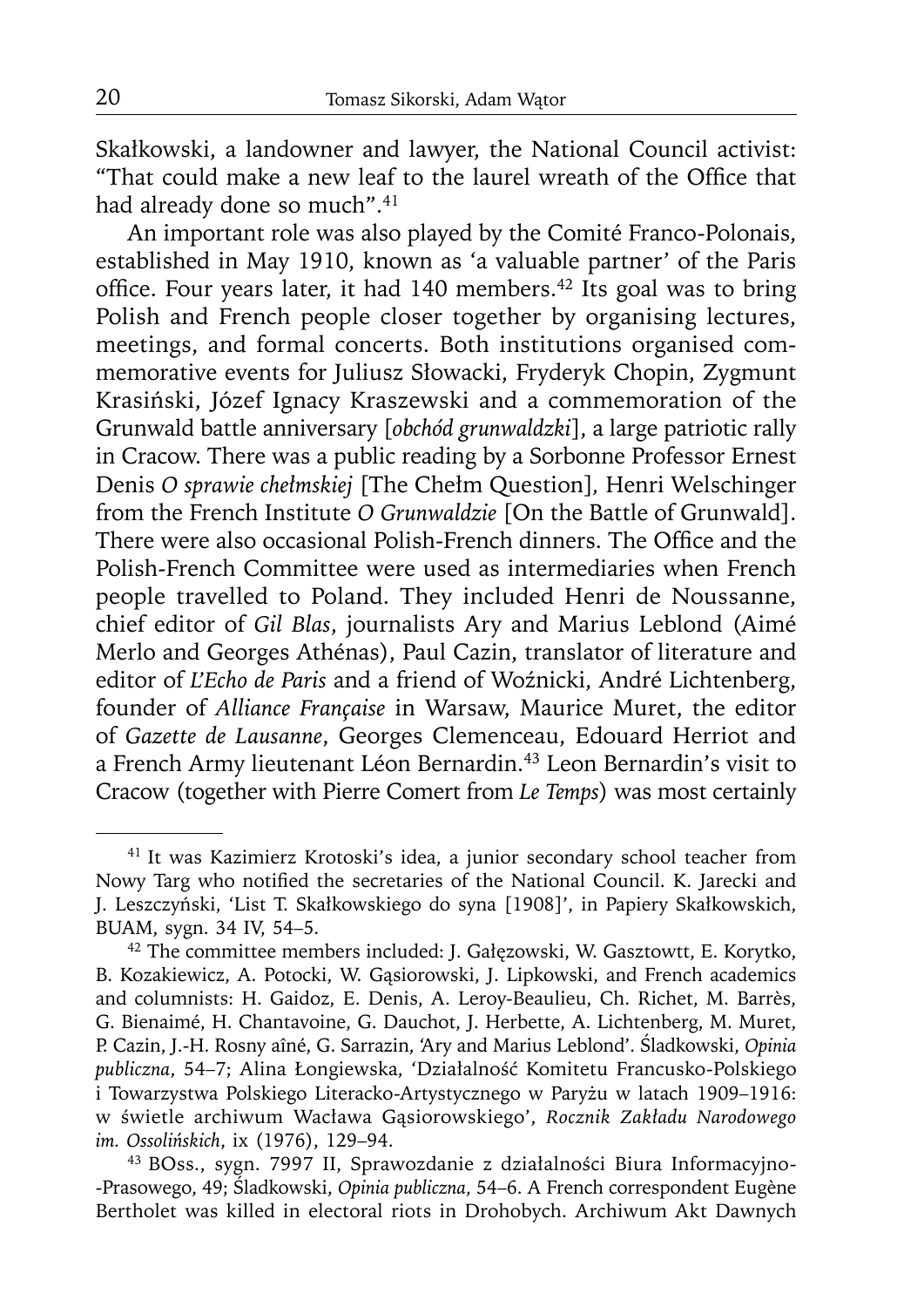an intelligence-gathering mission.<sup>44</sup> French people who visited Lviv were hosted by the board of the National Council led by Tadeusz Cieński and Albin Rayski.

There were plans to erect a statue of Adam Mickiewicz in Paris as a joint Polish-French initiative.45 The French-Polish Committee also wanted to establish its branches in the key centres of Poland: Lviv, Cracow, Warsaw and Poznań, and involve prominent and respected figures to whom it could turn for help in many cases. The Paris statue committee was led by Ernest Denis and the Lviv committee, established on 29 March 1911, by Prince Andrzej Lubomirski. In 1910, thanks to the efforts of Wacław Gąsiorowski and Józef Lipkowski, who knew France well, and Prince Witold Kazimierz Czartoryski at the helm, the Polish Literary and Artistic Society [Towarzystwo Polskie Literacko–Artystyczne] was established and also ran several supportive actions.<sup>46</sup>

However, all these positive voices on the activities of the Paris office diverged from its actual achievements in promoting knowledge about the Polish question in France. What really counted were concrete actions, and these did not meet expectations. The replies to the 1912 *Poland and France* survey prepared and distributed by Kazimierz Woźnicki were less than encouraging. They proved that the French public saw the Polish question related to anti-German issues and not Polish-Russian relations. In the view of some Poles living in Paris, the survey was an unnecessary undertaking that did not bring measurable benefits to the Polish question in France. $47$ 

w Warszawie, Ministerium des Innern, F. 42, P. No 6004/M. J. 1911, 21 June 1911, 348–50.

<sup>44</sup> Michał Sokolnicki, *Rok czternasty* (London, 1961), 112–14.

<sup>45</sup> See Śladkowski, *Opinia publiczna*, 58; BJ, sygn. 183/78, Papiery Z. Wasilewskiego*.*

<sup>&</sup>lt;sup>46</sup> In addition to the above-mentioned, the following organisations operated in Paris between 1912 and 1913: L'Association des Anciens Elèves de l'Ecole Polonaise, Brotherly Support of Polish Academic Youth [Bratnia Pomoc Polskiej Młodzieży Akademickiej], Polish Youth for Independence Society 'Filarecja' [Stowarzyszenie Polskiej Młodzieży Niepodległościowej], Polish Youth Society 'Koło' [Towarzystwo Młodzieży Polskiej], and 'Polonia' Society [Towarzystwo Polonia]. BOss., sygn. 15112 II, Papiery Wacława Gąsiorowskiego.

<sup>47</sup>*Francja i Polska. Ankieta w sprawie stosunków francusko-polskich urządzona staraniem Biura Informacyjno-Prasowego Rady Narodowej w Paryżu* (Lviv, 1912); Śladkowski, *Opinia publiczna*, 62–3.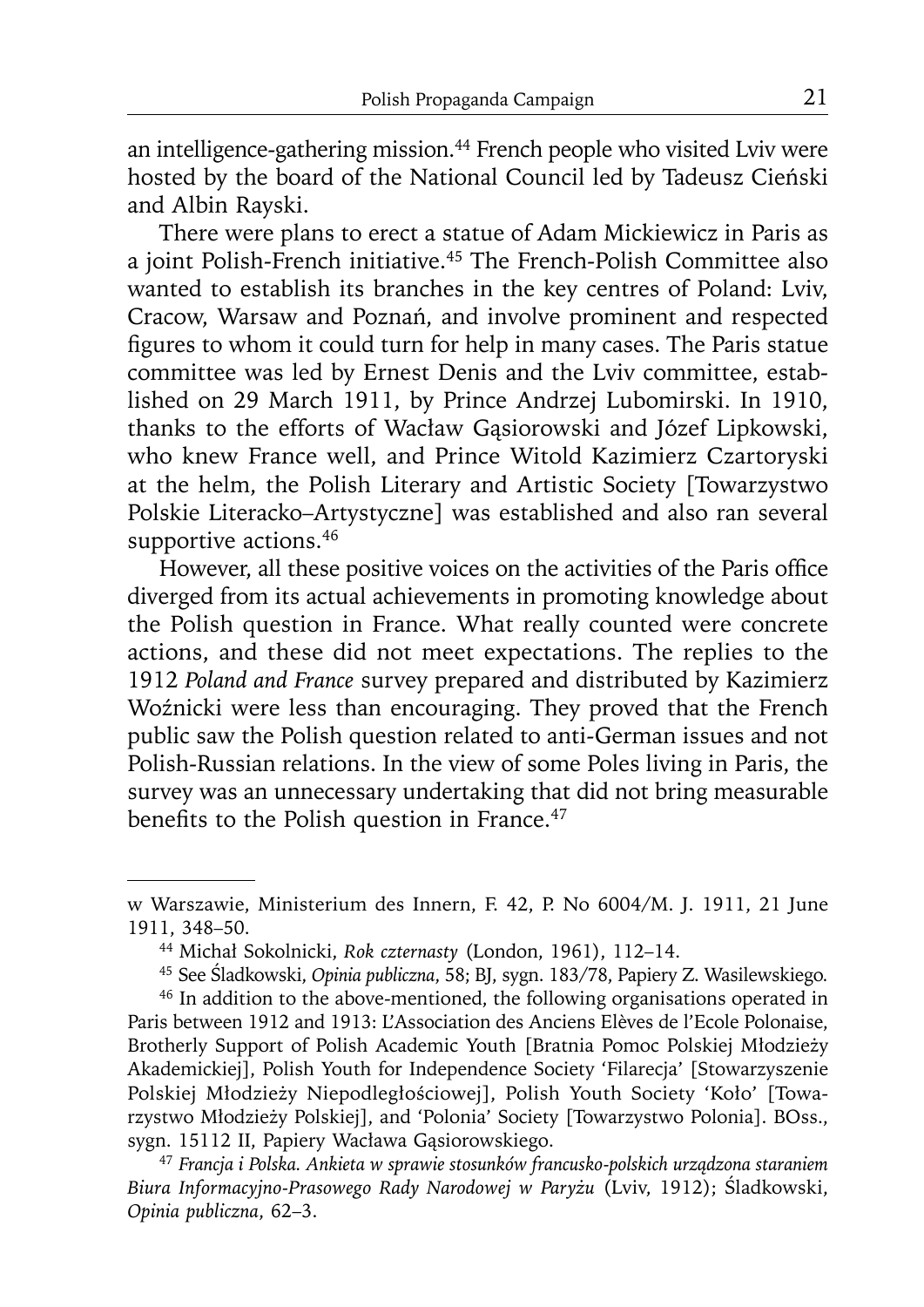#### AGENZIA POLACCA DI STAMPA IN ROME

Work on the French branch was well-thought-out and encouraged an expansion of propaganda activities in Western Europe. Already in June 1910, it was, therefore, announced that the next task of the Executive Commission of the National Council in Lviv would be to expand the activities of the Paris office by establishing its regional offices in Rome and London and opening media and information offices with a similar scope of duties in other parts of partitioned Poland. The plans did not fully succeed. The preparations to open the Polish Press Agency [Agenzia Polacca di Stampa] in Rome started in December 1910. The Agency was launched on 7 February 1911. According to its prospectus, it was an "artistic, academic and literary agency", meant to serve as the Paris office's "regional branch".<sup>48</sup>

The chairman of the National Council, Tadeusz Cieński, was personally involved in organising the work of the Agency and travelled with that purpose to Rome. Some propaganda campaigns concerning the persecution of Poles under the Prussian partition had already been launched in Italy.<sup>49</sup> The campaign intensified with the arrival of a young historian linked to Szymon Askenazy's Lviv's school of history, Maciej Loret.<sup>50</sup> He was on a research trip and became the head of the Agency.

<sup>48</sup> BOss., sygn. 7997 II, Pismo Rady Narodowej do J. Rozwadowskiego, Lwów, June 1910, 37. Stefan Dąbrowski was critical about the work of the Office: "I can see the hopes of many people are disappointed when it came to the Paris office. The contrast is placed in even sharper relief when we compare the activity of the Paris Office and the newly established Agenzia in Rome. In the latter, Loret's reliability, communication skills, precision and political momentum gained popular approval. Undoubtedly, his background in history and political experience enabled him to take the appropriate course all issues. Perhaps, it always tends to begin like this and the momentum fades away with time". 'List do K. Woźnickiego, Lwów, 8 V 1911 r.', in Płygawko, *Listy S. Dąbrowskiego*, part 2, 178.

<sup>49</sup> BUAM, sygn. 35 IV*,* Sezione Italiane della Lega Latino-Slava Per la Polonia, Roma 1908, 140.

<sup>50</sup> Anna Szklarska-Lohmannowa, 'Maciej Loret (1880–1949)', in *Polski Słownik*  Biograficzny (hereinafter: PSB), xvii (1972), 557-9; Natalia Wojtanowska-Bąk, 'Działalność polityczno-kulturalna Macieja Loreta w Rzymie przed wybuchem Wielkiej Wojny', *Dzieje Najnowsze*, l, 3 (2018), 29–55; Mieczysław Wieliczko, 'Maciej Loret i jego działalność w Rzymie w latach "Wielkiej Wojny"', *Teka Komisji Historycznej OL PAN* (2009), 114–26; Natalia Wojtanowska, 'Prace naukowe Macieja Loreta (1880–1949) w ramach Ekspedycji Rzymskiej w latach 1904–1913', in Piotr Biliński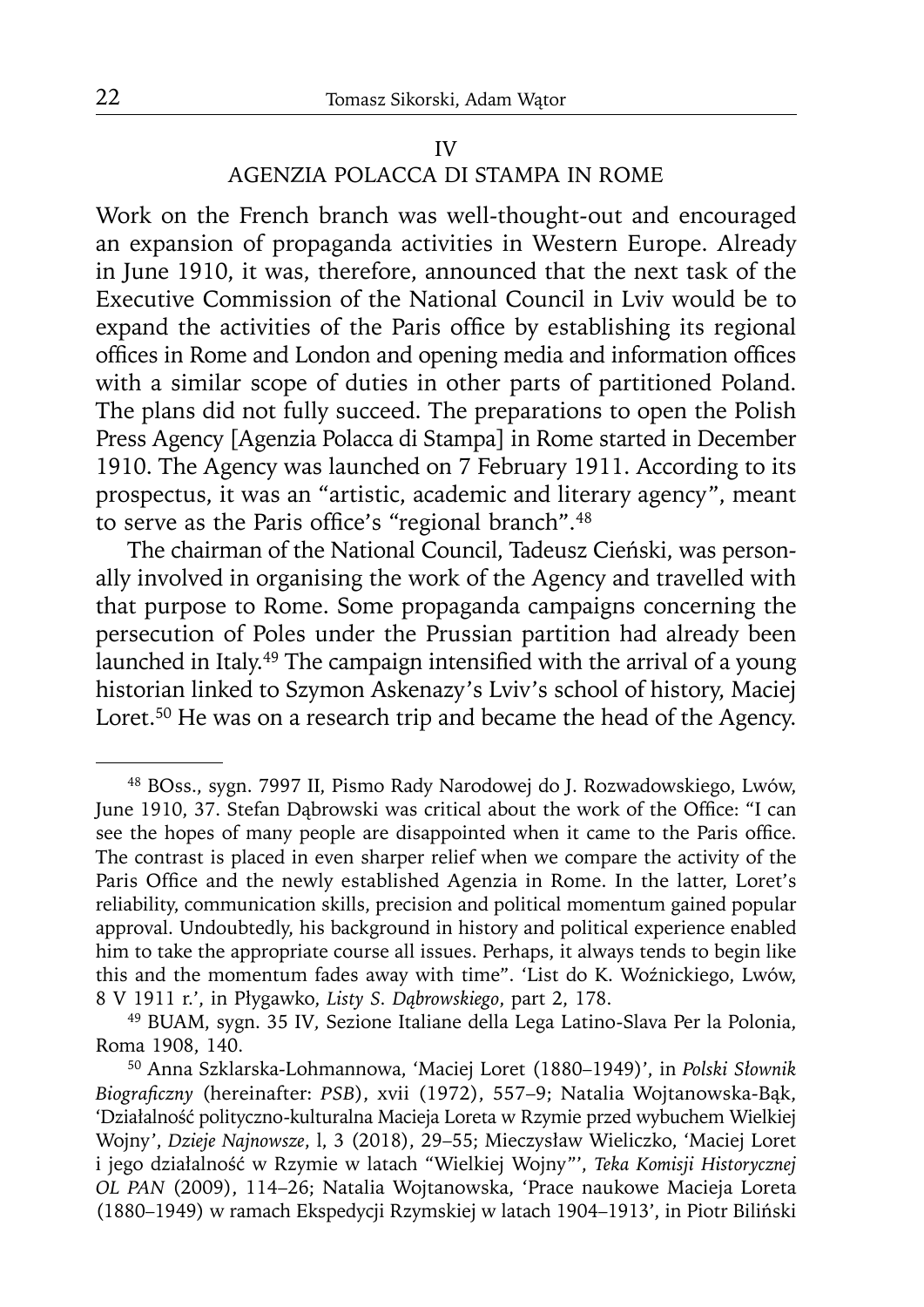Loret's actions met with a positive response because of his competence, engagement, and the tangible effects of his work. By popularising earlier political initiatives of the Paris office, he endeavoured to win over Italian governmental, cultural and academic circles as well as public opinion for the state of affairs under Prussian partition and the persecution of Poles by the Prussian authorities. Following in the footsteps of his colleagues in Paris, he issued periodic bulletins and short press releases on the issues related to Poland. His knowledge of Italian politics and culture aided him in his efforts.<sup>51</sup> In November 1912, again emulating the efforts of the Paris Office, Loret conducted a survey among Italian politicians and academics on expropriation under Prussian partition. He received twenty replies, which he then published in a brochure entitled *L'espropriazione forzata delle terre polacche in Prussia* [Forced Expropriation of Polish Territories under Prussian Partition]*.* 52

Following the outbreak of the First World War, Loret co-organised Pro Polonia Committees in Rome and beyond.53 From December 1914, he published *Rivista di Roma*, a magazine that featured issues relating to Poland and in April 1915, the *L'Eloquenza* conducted a survey on the Polish question. Loret managed to forge links with Italian politicians and parliamentarians, especially with senator Luigi Montresor. In 1916 the Central Polish Agency headquartered in Lausanne became responsible for the Rome Office,<sup>54</sup> which from 15 August 1917 continued

and Paweł Plichta (eds), *Krakowska szkoła historyczna a Polskie Towarzystwo Historyczne.*  Studia historiograficzne (Warszawa-Kraków, 2017), 337-61. According to Roman Dmowski, *Polityka polska i odbudowanie państwa*, ed. by Tomasz Wituch, i (Warszawa, 1988), 262, Maciej Loret "run propaganda activities brilliantly"*.* Similarly, Konstanty Skirmunt, *Moje wspomnienia 1864–1945* (Rzeszów, 1998), 61, 63.

<sup>51</sup> See Maciej Loret, *Italia współczesna* (Rome, 1932).

<sup>52</sup>*L'espropriazione forzata delle terre polacche in Prussia. Giudizi italiani. Risposte ad un'Inchiesta del 'Consiglio Nazionale della Galizia'. Voci della Stampa* (Roma, 1913); BOss., sygn. 18637 III, Materiały Macieja Loreta związane z działalnością Agencji Prasowej Galicyjskiej Rady Narodowej Lwów w Rzymie z lat 1911–1918, i: 85; Wojtanowska-Bąk, 'Działalność polityczno-kulturalna Macieja Loreta', 48.

<sup>&</sup>lt;sup>53</sup> They were established in Rome, Turin, Milan, Genoa, and Venice. The Rome committee included prominent Italian politicians: Benedetto Croce, Pietro Orsi, Ernesto Nathan, and Gabriele D'Annunzio. Wojtanowska-Bąk, 'Działalność polityczno-kulturalna Macieja Loreta', 31.

<sup>54</sup> Among the pro-Polish politicians there were: Paolo Boselli, Giorgio Sonino, Luigi Lazzati, Arturo Labriola, Ferdinando Martini, Onorato Caetani, Alberto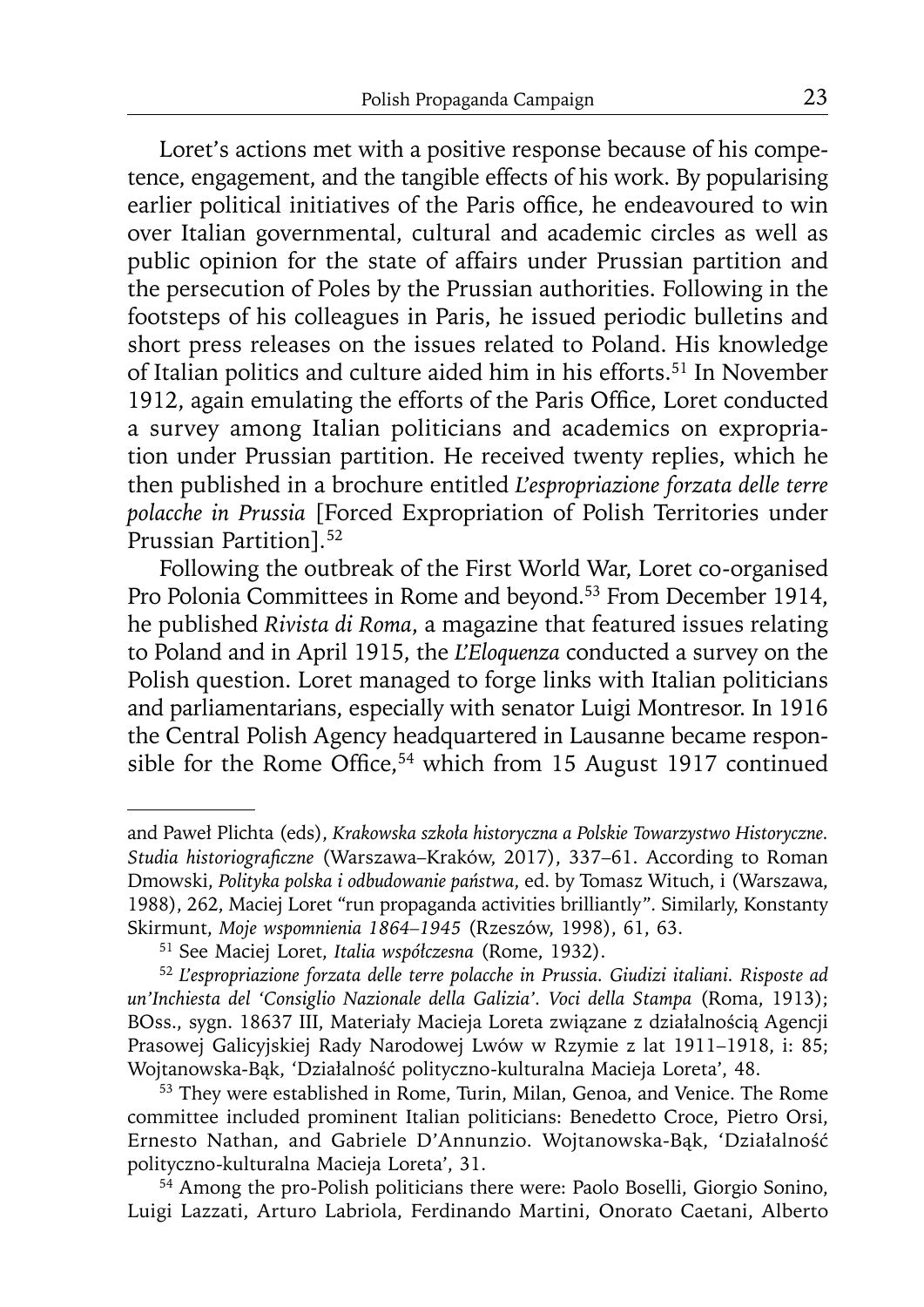its work under Konstanty Skirmunt, who acted as a representative of the Polish National Committee in Paris.55 In the end, the results proved minimal and made only a limited impact on the perception of the Polish question among Italian decision-makers.

## V THE POLISH BUREAU IN LONDON

Establishing an office in London turned out to be the most difficult of tasks. Stanisław Stroński was right to write about "difficult conditions, similar to those in which Paris office started its work but with none of those sympathies or traditions that had managed to prevail in Paris".56 Also, other statements from that time unambiguously emphasised a lack of interest in issues related to Poland in Great Britain.<sup>57</sup> From the moment Poland lost its independence, the Polish question became peripheral. However, changes in the international arena and an intensifying conflict between the members of the Triple Alliance and the Triple Entente contributed to a growing interest in the fate of Poland.

There is then no surprise that the objectives of British policy did not gain recognition from among Polish politicians. The nationalists under Austrian partition followed the movements of the British with concern. There is much more to say about the judgements on London's political objectives made by Polish commentators, here we only want to emphasise that Chancellor David Lloyd George's announcement

Emmanuel Lumbroso and others. See Seyda, *Polska na przełomie dziejów*, 178, 294; Andrzej Szczepaniak, O*d autonomii do niepodległości. Działalność polityczna Erazma Piltza w latach 1914–1929* (Opole, 2015), 193.<br><sup>55</sup> Polish National Committee in Paris – a body officially representing Poland

in Western Europe and considered to be the informal Polish government in exile. Its goal was to rebuild the Polish state with the help of the Entente. 56 *Rzeczpospolita*, 116 (21 March 1914). See Stanisław Węckowski's paper on works

in Paris and preparations for launching The London Office, 'Z Rady Narodowej', *Gazeta Narodowa*, 291 (17 Oct. 1912). 57 Based on a letter sent by a colleague from the *Manchester Guardian*'s editors

office, a socialist Stanisław Mendelsohn wrote on 23 May 1905 to Wilhelm Feldman: "At most, remarks about Poland are made when former prisoners who required care are mentioned … It's a bad time in London, because many people have left". BOss., sygn. 12281 III, Korespondencja Wilhelma Feldmana z lat 1893–1919, 75.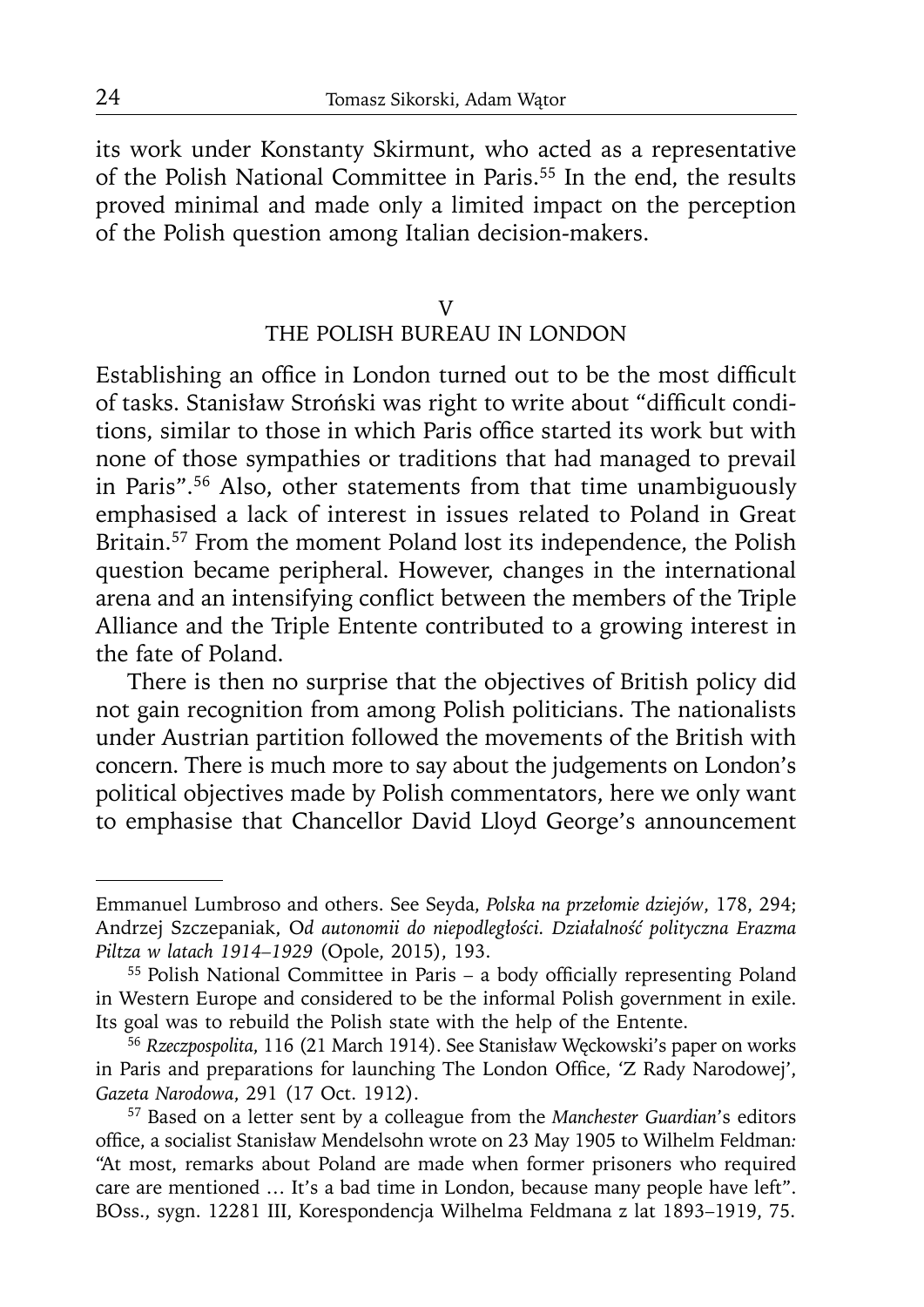of restrictions on defence spending in order to tackle social problems was regarded by the Polish public opinion as a step towards disturbing the balance in Europe and therefore strengthening the position of Germany.58

Some attempts were made to draw the British people's attention to the issue of the anti-Polish expropriation policy in Prussia. Józef Skrochowski began canvassing prominent figures. Skrochowski hailed Paderewski's arrival in London as "providential"; at a time when "our society leaves no stone unturned to defend itself against expropriation – which, as each crime, is the easiest to condemn when the perpetrators have been caught red-handed".<sup>59</sup> Sadly, these efforts and the attempts to draw attention to the 'coal business' in Galicia failed to gain any traction. That said, Skrochowski did make a significant contribution by collecting documents on the anti-Polish actions of the Prussian authorities. He spoke on behalf of Poznań's landowners who signed up to the protest against the Prussian expropriation policy: "Any protest of the English would raise their spirits in the best manner that is so needed now" – Skrochowski so contended.60

Polish politicians attempted to engage with influential figures in British public life with various degrees of good fortune. Having arrived in Britain, the leader of the National Democracy party Roman Dmowski made overtures *via* Ignacy J. Paderewski to publisher and journalist Viscount Northcliff,<sup>61</sup> proposing that Northcliff commissioned a series

<sup>58 &#</sup>x27;Teoretycy', *Słowo Polskie*, 355 (31 July 1907); 'Trójprzymierze a potrójne porozumienie', *Słowo Polskie*, 119 (12 March 1909); 'Niebezpieczny sojusznik', *Słowo Polskie*, 144 (27 March 1909); 'Lloyd George o zbrojeniach', *Czas*, 8 (8 Jan. 1914).

<sup>59</sup> J. Skrochowski do I. Paderewskiego, London, 2 Dec. 1912, in *Archiwum*  Paderewskiego, i, 39-41. Antoni Plutyński, a financier and industrialist from Lviv, maintained contact with the London Parr group that showed some interest in building railways in the Kingdom of Poland and canals in Galicia. Through some well-wishers he acquired information from the Foreign Office about London's *désintéressement* on Polish issue. BJ, sygn. 35/62, Antoni Plutyński, Wspomnienia studenta (1898–1904), 16. Plutyński declared that there was an opportunity to publish articles "about our Polish issue in English magazines". He was asked to produce a 'factual' memo on the Chełm issue. 'List S. Dąbrowskiego do K. Woźnickiego' (Paris, 1910), in *Listy S. Dąbrowskiego*, ii, 176.

<sup>60</sup>*Ibid*.

<sup>61</sup> Alfred Charles William Harmsforth (1865*–*1922), founder of The Amalgamated Press. See Georges D. Boyce, *Harmsworth Alfred Charles William Vinscount Northcliffe (1865–1922)* (Oxford, 2004); J. Lee Thompson, 'Fleet Street Colossus: The Rise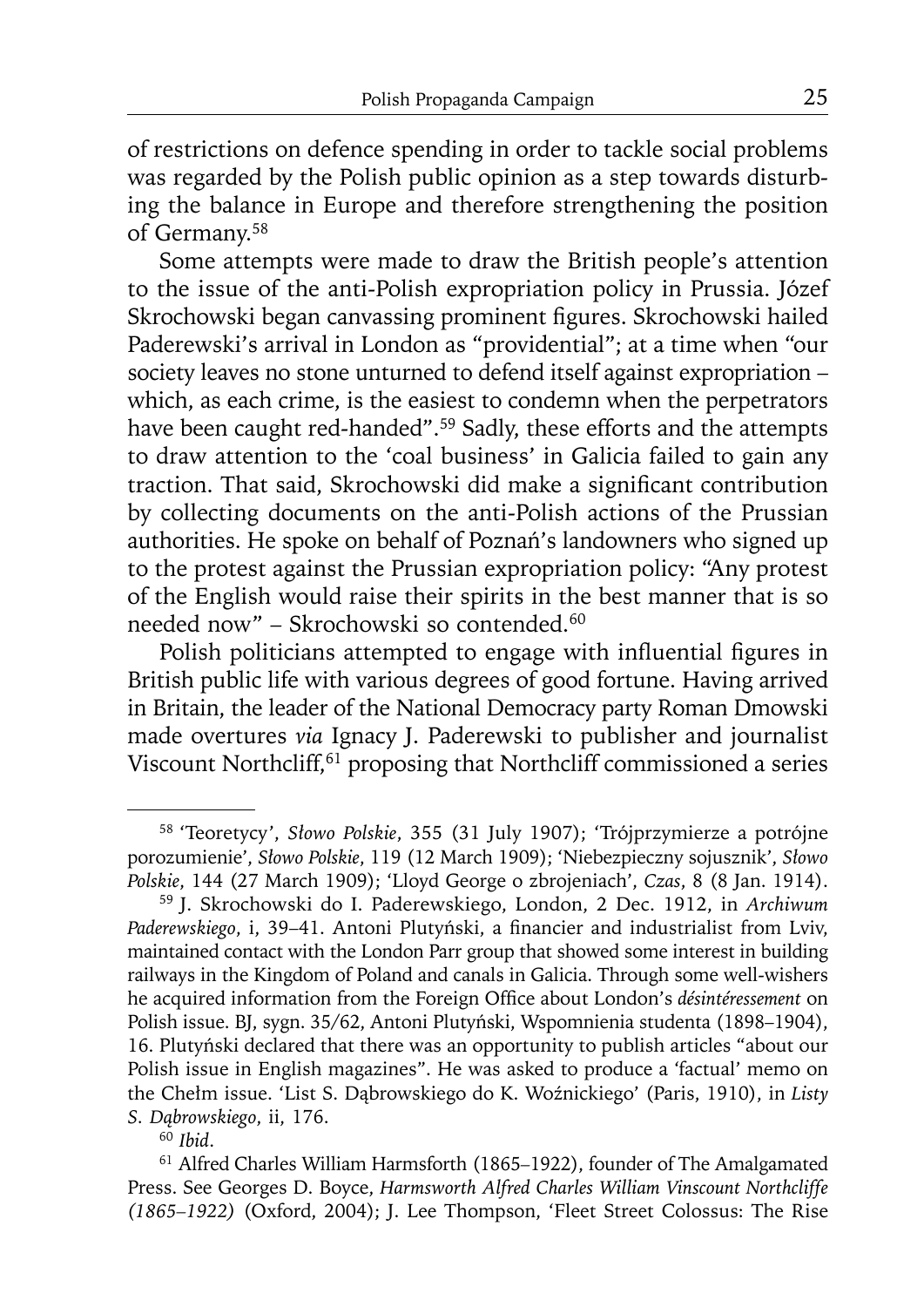of articles on the Polish question in *The Times*. Reporting on his meeting with Northcliff to Paderewski, Dmowski wrote: "He asked me how many Poles are there in total and in each of the three states, and if they share one language and feel like a nation". Northcliff ended up offering to publish an article on the Polish question. "I believe – Dmowski wrote – it is important to find some space for the Polish question in the *Times*. Hence I willingly accepted the invitation, adding that I would prepare a résumé about Poland and Polish issues for his own benefit. I believe this is an honorary introduction for my collaborator. Otherwise, my articles could be incomprehensible and thrown into the bin". Dmowski noted the lack of differences on the Jewish question, and concluded: "From that conversation, I gather that he [Northcliff] will not work on the Polish question himself because he does not know about it, but he may allow me to work on a piece for *The Times* to some extent".62

The efforts of the ND leader corresponded with those of the organisers of the information and propaganda campaign. However, the initiative did not bring measurable benefits. In July 1914, visiting another British partner, a liberal associated with the *Manchester Guardian*, Professor Bernard Pares,<sup>63</sup> Dmowski accused the British of paying too little attention to Russian-German relations, believing that a conflict in Eastern Europe "lay only in the distant future".64

The Polish Bureau in London was opened on 1 March 1913, made possible due to the efforts of Ignacy J. Paderewski, Władysław Zamoyski, Józef Korzeniowski (Joseph Conrad) and Józef Hieronim Retinger.65 Before visiting London, the latter met with leading Polish

and Fall of Northcliffe 1896–1922', *Parliamentary History*, xxv, 1 (2006), 115–38; *id*., 'To Tell the People of America the Truth: Lord Northcliffe in the USA, Unofficial British Propaganda, June–November 1917', *Journal of Contemporary History*, xxxiv, 2 (1999), 243–62.

<sup>62 &#</sup>x27;List z Londynu, 4 XII 1912 r.', in *Archiwum Paderewskiego*, i, 42–3. Cf. Dmowski, *Polityka polska*, 117, 135–6, 172.

<sup>63</sup> Michael Karpovich, 'Sir Bernard Pares', *Russian Review*, 8 (1949), 183–5; Robert W. Seton-Watson, 'Bernard Pares', *Slavonic and East European Review*, xxviii, 70 (1949), 28–31.

<sup>64 &#</sup>x27;List do S. Kozickiego, 22 VII 1914 r.', in M. Kułakowski [J. Zieliński], *Roman Dmowski w świetle listów i wspomnień*, i (London, 1968), 398–9.

<sup>&</sup>lt;sup>65</sup> For Intelligence Service information's on Retinger who arrived in England in Oct. 1912, see Jan Ciechanowski, 'Józef Retinger (1888–1957) w świetle brytyjskiego wywiadu z lat 1913 do 1941', *Zeszyty Historyczne* (Paryż), 50 (1982), 200–1.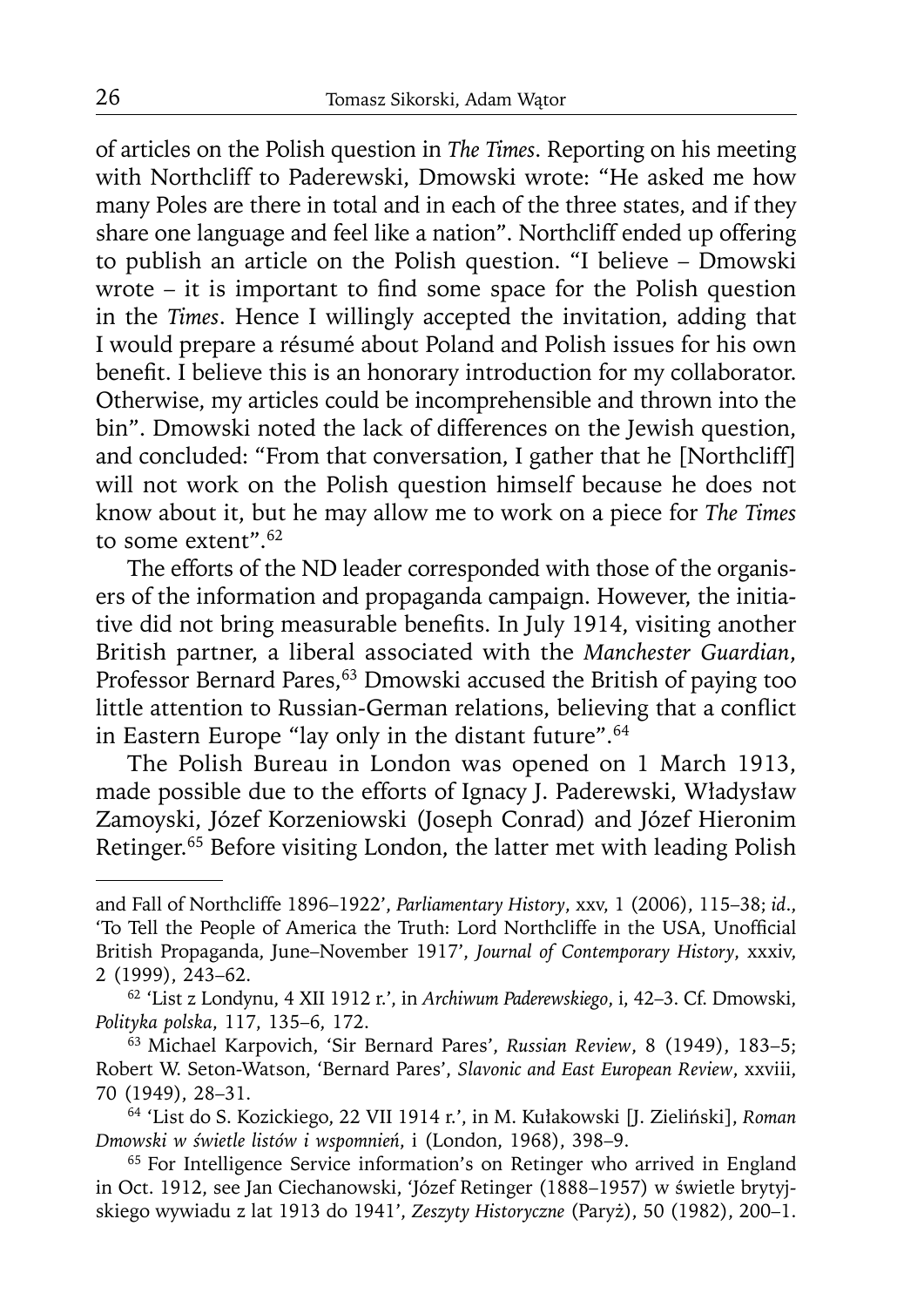politicians in Galicia, led by Tadeusz Cieński and Archbishop Józef Teodorowicz. Retinger recalled:

They asked me to go on their behalf to France and England as soon as possible. I received straightforward instructions. I was to act for the sake of an independent Poland with as much boldness and determination as I could muster. They assured me that they would support my every action towards the achievement of this goal. They knew that their voice would not be heard in the event of a war, and communication would be uncertain. I received from them documents authorising my actions in England and France. These documents were for British and French foreign affairs ministries with dozens of signatures.<sup>66</sup>

Unfortunately, we did not come across the copies of materials handed over to Retinger. However, we should not ignore the fact that the last activity of the chief of the Polish Bureau in London, especially during the Great War, met with criticism of the national democrats.

According to the Information and Press Office's report from 1 January 1912 to 31 March 1913, some information on the Polish question was published in *The Spectator* and *Pall Mall Magazine*. In London, the Polish Bureau started to publish the *Okólnik dla prasy angielskiej* [A Circular for the English Press] and *Książka o Polsce* [A Book about Poland]*.* 67 "Getting closer to certain circles of the English public opinion" was recognised as a success. Alongside the Viscount Northcliff mentioned above, Hilaire Belloc and Laurence Alma-Tadema also were listed as guests during a patriotic rally in Cracow, known as *grunwaldzki obchód*  (the unveiling of a battle of Grunwald Memorial by Antoni Wiwulski to commemorate the historic Polish victory over the Teutonic Order in 1410; the rally on 15 July 1910 turned into a manifestation of patriotic feelings).68 Also, a journalist and the editor of the *Observer*, James Louis

See also Roman Wapiński, 'Retinger Józef', in *PSB*, xxx (1987); Olgierd Terlecki, *Barwne życie szarej eminencji* (Kraków, 1981). 66 Jan Pomian, *Józef Retinger. Życie i pamiętniki "szarej eminencji"* (Warszawa,

<sup>1990), 40.</sup>

<sup>67</sup> ADzT, sygn. 655. There were also published, among others: Józef H. Retinger, *The Poles and Prussia* (London, 1912).

<sup>68</sup> Hilaire Joseph Bellock (1870–1953) ran the *Illustrated London News* with Gilbert Keith Chesterton (1874–1936). Following celebrations in Cracow, Paderewski and Alma-Tadema were hosted in Lviv. BOss., sygn. 14086 II, *Wspomnienia Stanisława Cieńskiego*, 94. Alma-Tadema's work (1865–1940) in England to Galicia Committee,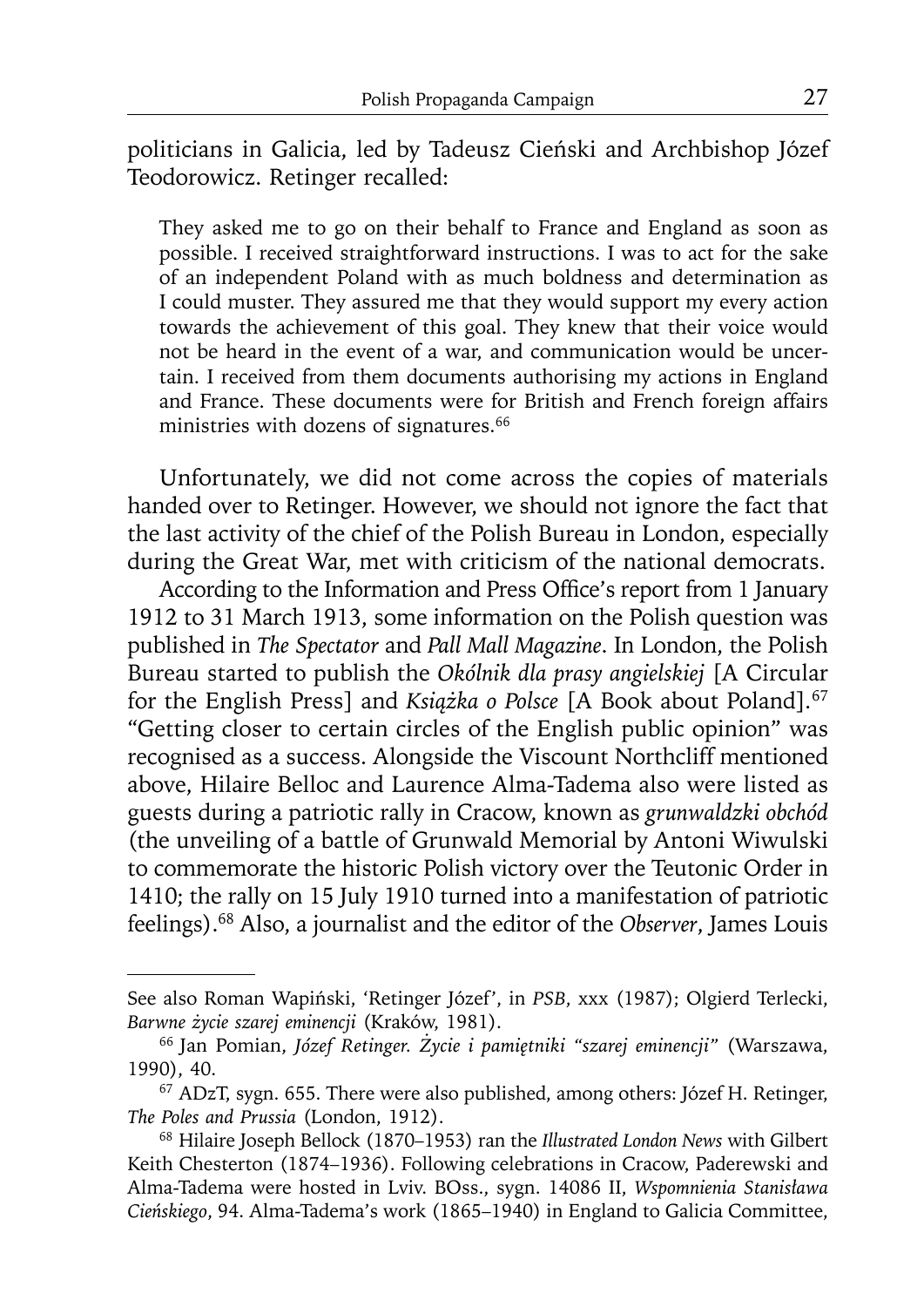Garvin, took a pro-Polish stance. There were talks about establishing a Friends of Poland Society, but the scope of its activity proved to be incomparably smaller than what was being done in Paris. In its first moves, the Polish Bureau in London also suffered from lapses, such as Retinger's action to give Irish children a letter with 40 thousand signatures from Polish children living under the Prussian partition. "Irish children", Retinger recalled, "boycotted English schools and so did Polish children towards German schools". Fortunately, in London's bureau's prevailing opinion: "The mistake turned out not to be so huge, for the English, for whom to tell the truth it all meant very little".<sup>69</sup>

In May 1913, in the circles associated with the National Council in Lviv, an idea emerged to organise a scholarly and diversionary trip to England because there was "a need and necessity to establish relationships between our country and our nation and the Western nations in order to bring Poland into the sphere of reciprocal cultural, economic and political interests and hence popularise knowledge about Poland and our issues abroad in order to familiarise them with our lives and our national aspirations". The National Council backed that project, providing moral support to the organisers and also taking part in preparations via the Polish Bureau in London and Lviv. The objective of the trip was, first and foremost, "a direct encounter on the soil of London and England with certain circles representing English public opinion to establish a direct relationship that could in the future bring multilateral benefits to bring the two nations closer together". The nature of the trip, according to its organisers, required a dose of confidentiality; hence the intention was not communicated to the press and was limited to personal and mail communication.<sup>70</sup>

then English Victims Relief Fund was discussed by Norman Davies, 'The Poles in Great Britain 1914–1919', *Slavonic and East European Review*, 118 (1972).

<sup>69</sup> Pomian, *Józef Retinger*, 30. Pro-Polish sentiments were also expressed by: Geoffrey Drage, George Peabody Gooch, Charles William Oman, Herbert George Wells, Robert William Seton-Watson, Henry Wickham Steed, Rolf Buttler, and others. See Romer, Pamiętnik paryski, 202; Seyda, Polska na przełomie dziejów, 175.

others. See Romer, *Pamiętnik paryski*, 202; Seyda, *Polska na przełomie dziejów*, 175. 70 BOss., sygn. 7997 II, Pismo Rady Narodowej do J. Rozwadowskiego, Lwów, 16 May 1913, 111*–*13. "The island nation was tempting for many because of its particular characteristics, the homeland of great thinkers, scholars and inventors, a land of great social devices, has so far not been visited often due to language barrier or lack of appreciation for understanding relations of Great Britain". The tour programme included Berlin, Brussels, Ghent, Ostend and London (15*–*20 Sept.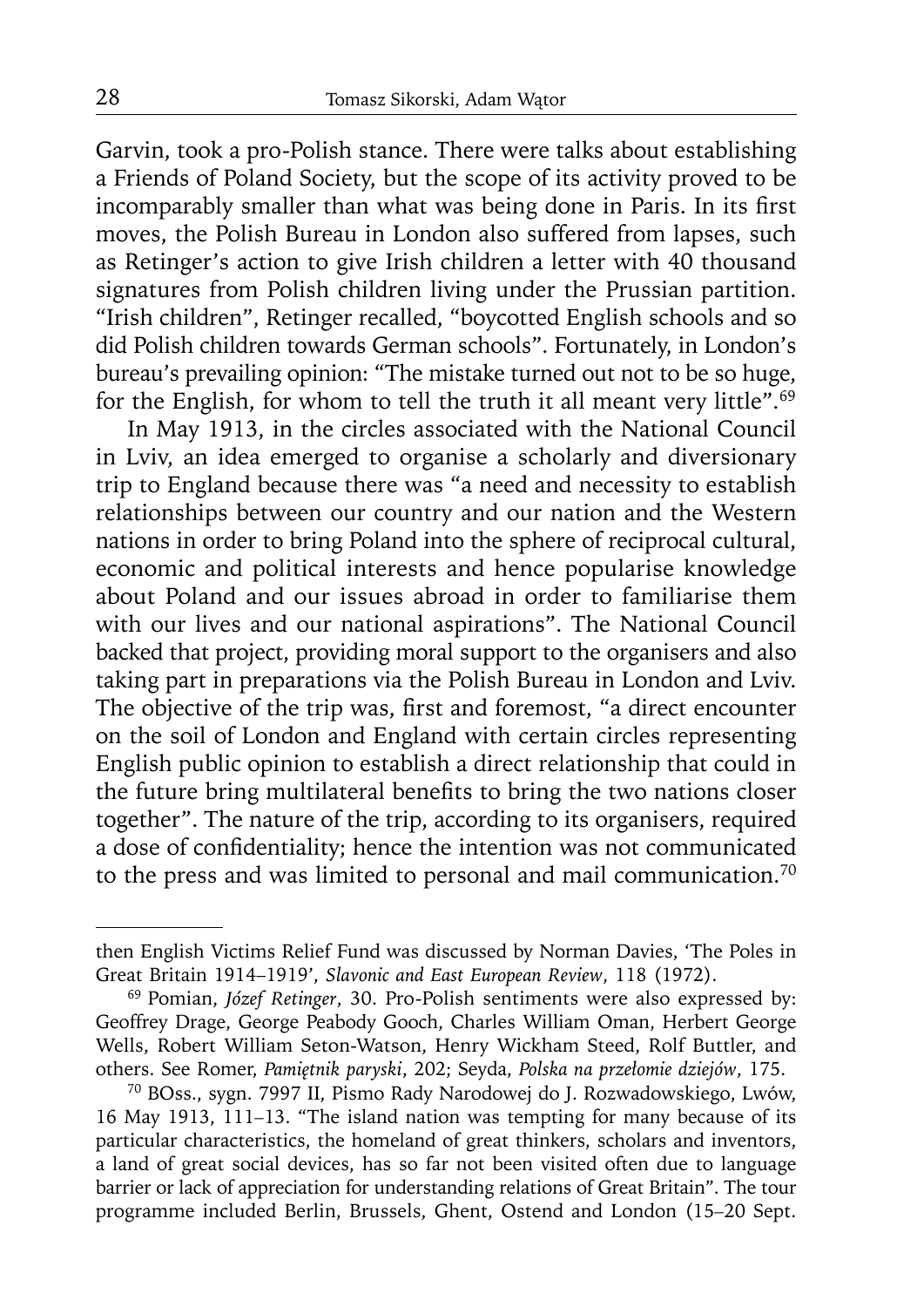International gatherings of academics were also used as a place for establishing contacts. One such event was London's International Congress of Historical Sciences (April 1913) with papers presented by Polish delegates: Władysław Konopczyński, *Antyteza zasady wolności. Liberum veto* [Liberum veto. The Antithesis of the Principle of Freedom], Marceli Handelsman, *Napoleon a Polska* [Napoleon and Poland], Władysław Jabłonowski, *Orientacja dzisiejsza literatury w Polsce* [The Orientation of Contemporary Polish Literature], and Aleksander Jabłonowski, Metoda historyczno-geograficzna stosowana przez Instytut *Towarzystwa Naukowego Warszawskiego* [The Historical and Geographic Method Used by Warsaw's Academic Society Institute]. The Polish delegation was hosted by Alma-Tadema. Contact was also established with Józef Retinger.<sup>71</sup>

Every opportunity was taken to strengthen political contacts. One of those opportunities came with Józef Conrad Korzeniowski's visit to Galicia in the summer of 1914, where he met with leading Polish politicians.72

The propaganda campaign in Britain prior to the outbreak of the First World War had little influence on London's attitude towards the Polish question. The Foreign Office rejected Retinger's attempts to bind the British government to commitments to Poles in the manifesto of the Russian Commander in Chief, Grand Duke Nicholas Nikolaevich. In September 1914, they received only an offhand letter

<sup>1913).</sup> Eight working groups were to be established: friends of city-gardens, artistic, medical, industrial, trade, tourist, economic and sport. The tour was organised by a Munich Travel Bureau. BOss., sygn. 7997 II, L. Nieczuja-Wierzbicki, Naukowo- -turystyczna wycieczka do Anglii, 113*–*15.

<sup>71</sup> BOss., sygn. 12858 I, Władysław Jabłonowski, Z biegiem lat. Wspomnienia z lat 1886–1939, 330–42. 72 BOss., sygn. 14086 II, Wspomnienia Stanisława Cieńskiego, 13: "I remember

his tall, skinny figure with grey beard, he did not speak Polish". He had troubles with his return to England due to the outbreak of war. He published two articles about his visit to Poland: 'Poland Revisited' in *Daily News* and 'First News' in *Reveille*. In August 1916, jointly with Retinger he presented a memorial in the Foreign Office on the reconstruction of the Polish state. Zdzisław Najder, 'Joseph Conrad-Korzeniowski', in *PSB*, xiv (1968–1969), 173–86. Also Richard Curle, *Joseph Conrad: A Study* (New York, 1914); *Conrad and Poland*, ed. and an introd. by Alex Kurczaba (Lublin, 1996; East European Monographs); Jeffrey Meyers, *Joseph Conrad: A Biography* (New York, 1991); Józef Retinger, *Conrad and His Contemporaries* (London, 1941).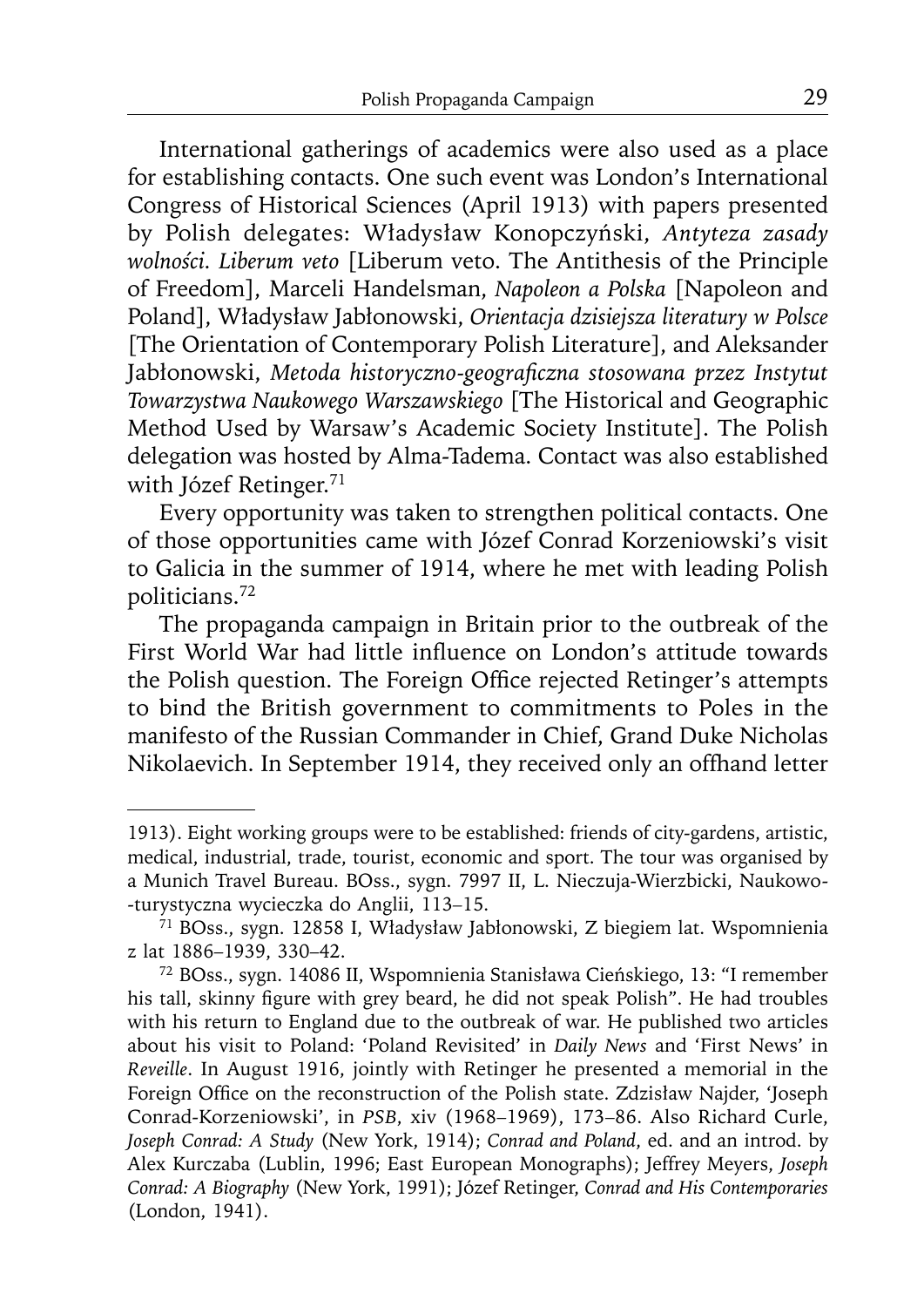with 'expressions of sympathy' for the manifesto which was 'welcomed' by the British public opinion.73 London's lack of interest in the Polish question was often accompanied by negative moods towards any kind of engagement in issues peripheral to British interests in Europe.

The Information and Press Office was more successful among the Polish diaspora in the United States. It launched a series of activities with the Polish National Council [Polska Rada Narodowa, PRN] in Chicago. This organisation brought together Catholic and National circles who had left the pro-left-wing and pro-independence Committee of National Defence. T. Cieński and S. Węckowski, the head and the secretary of the National Council, respectively, attended the PRN's gathering (7–8 July 1914). A decision was made to establish the Information and Press Office in Chicago and a special 'liaison commission for the National Council'. Founded at the beginning of October 1914, the Central Polish Committee in America (which later transformed into the Central Rescue Committee) recognised the activities of the Polish Information and Propaganda office as 'useful' and maintained contacts with J. Gałęzowski (Paris), M. Loret (Roma) and J. Conrad (London).<sup>74</sup>

Despite its limitations, lack of adequate funding, and a relatively small circle of partners not always prepared to carry out such works, the Polish propaganda campaign prior to the outbreak of the First World War contributed somewhat to a widening interest in the Polish question in Western Europe. S. Stroński noted with intended

<sup>73</sup> Tadeusz Piszczkowski, *Anglia a Polska 1914–1939 w świetle dokumentów brytyjskich* (London, 1975), 4.

<sup>74</sup> Krzysztof Groniowski, 'Polonia amerykańska a Narodowa Demokracja 1893–1914'*, Kwartalnik Historyczny*, lxxix, 1 (1972), 44*–*53; Mirosław Frančić, *Komitet Obrony Narodowej w Ameryce 1912–1918* (Wrocław, 1983), 44*–*67; Marian M. Drozdowski, 'Działalność Polonii amerykańskiej w walce o niepodległość Polski w latach 1910–1918', in Halina Florkowska-Frančić, Mirosław Frančić, and Hieronim Kubiak (eds), *Polonia wobec niepodległości Polski w czasie I wojny światowej* (Wrocław, 1979), 63–70; *Polonia Stanów Zjednoczonych Ameryki 1910–1918. Wybór dokumentów*, ed. by Marian M. Drozdowski and Eugeniusz Kusielewicz (Warszawa, 1989), 57 ff.; Tadeusz Radzik, 'Polonia w USA wobec niepodległości państwa polskiego i walki o granice II RP (1914–1921)', in Adam Koseski (ed.), *Polonia w walce o niepodległość i granice Rzeczypospolitej 1914–1921* (Pułtusk, 1999), 22*–*40; Mieczysław B. Biskupski, 'Paderewski as Leader of American Polonia 1914–1918', *Polish American Studies*, xliii, 1 (1986), 37–56; Elizabeth McKillen, *Chicago Labor and the Quest for a Democratic Diplomacy 1914–1924* (Ithaca*–*London, 1995), 41.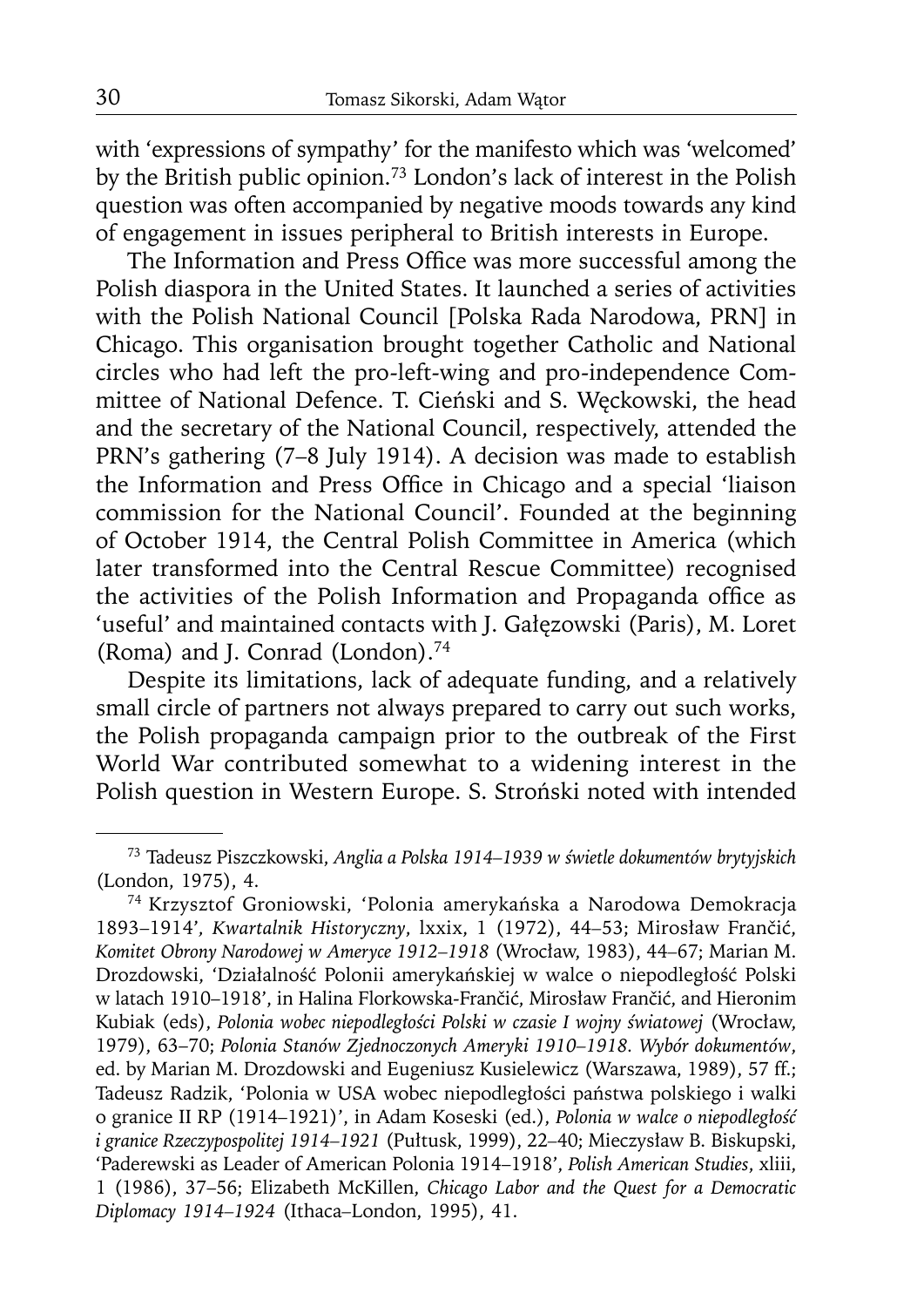exaggeration: "It had been the first Polish campaign of its kind since Prince Adam Czartoryski", referring to the Great Emigration from the first half of the 19th century.<sup>75</sup> Successes came mainly in France, where the Office's actions were favourably met, mostly because France was interested in courting allies when facing the prospect of an international conflict and having closer ties with Russia. S. Kozicki connected those campaigns and Polish activity at the Paris Peace Conference.<sup>76</sup>

The delayed opening of the Information and Press Office in Rapperswil (1 December 1913), led by Stanisław Zieliński, did not play an important role before the First World War but became a centre of the political life of the Polish pro-independence left.<sup>77</sup>

## VI

#### **CONCLUSIONS**

Public diplomacy conducted by the Polish Information and Press Offices was crucial in raising public awareness in the West. Those actions introduced the Polish question into a broader public debate, and Western elites gained a fuller picture of Polish territories under the partition. For many, the topic was a complete novelty. It is fully justified then to say that such diplomatic actions and imperatives positively influenced public reception in terms of the Polish question.

This topic is of enormous significance when reconstructing the changing perception of the Polish question in Western Europe. Had there been no preparations made in 1907–14, the conditions to meet

<sup>75</sup> Quote [translated] after: 'Edward Dubanowicz', in Adam Ordęga and Tymon Terlecki (eds), *Straty kultury polskiej 1939–1945*, i (Glasgow, 1945), 64.

<sup>&</sup>lt;sup>76</sup> "I believe that the Agency's actions were very beneficial as it brought together the whole group of French intellectuals who then during the World War and at the Paris Peace Conference in 1919, and later, made a big contribution to our case". Kozicki, *Pamiętnik*, 218.

<sup>77</sup> F. Rawita-Gawroński wrote critically as usual: "the choice of place was terrible. It's a dead-end from which it is difficult to lead on the case. Geneva would be better with its read by everyone *Journal de Genève* and *La Tribune*", he praised, however, the choice of the Office's head. Rawita-Gawroński, *Ludzie i czasy*, 119. See Danuta Płygawko, *Sienkiewicz w Szwajcarii. Z dziejów akcji ratunkowej dla Polski w czasie pierwszej wojny światowej* (Poznań, 1986), 49; Karolczak, 'Zagraniczne biura', 565–6; *Rzeczpospolita*, 116 (21 March 1914). Stanisław Zieliński (1880–1936), historian, secessionist from National Democracy (1908), head of the National Museum Library in Rapperswil.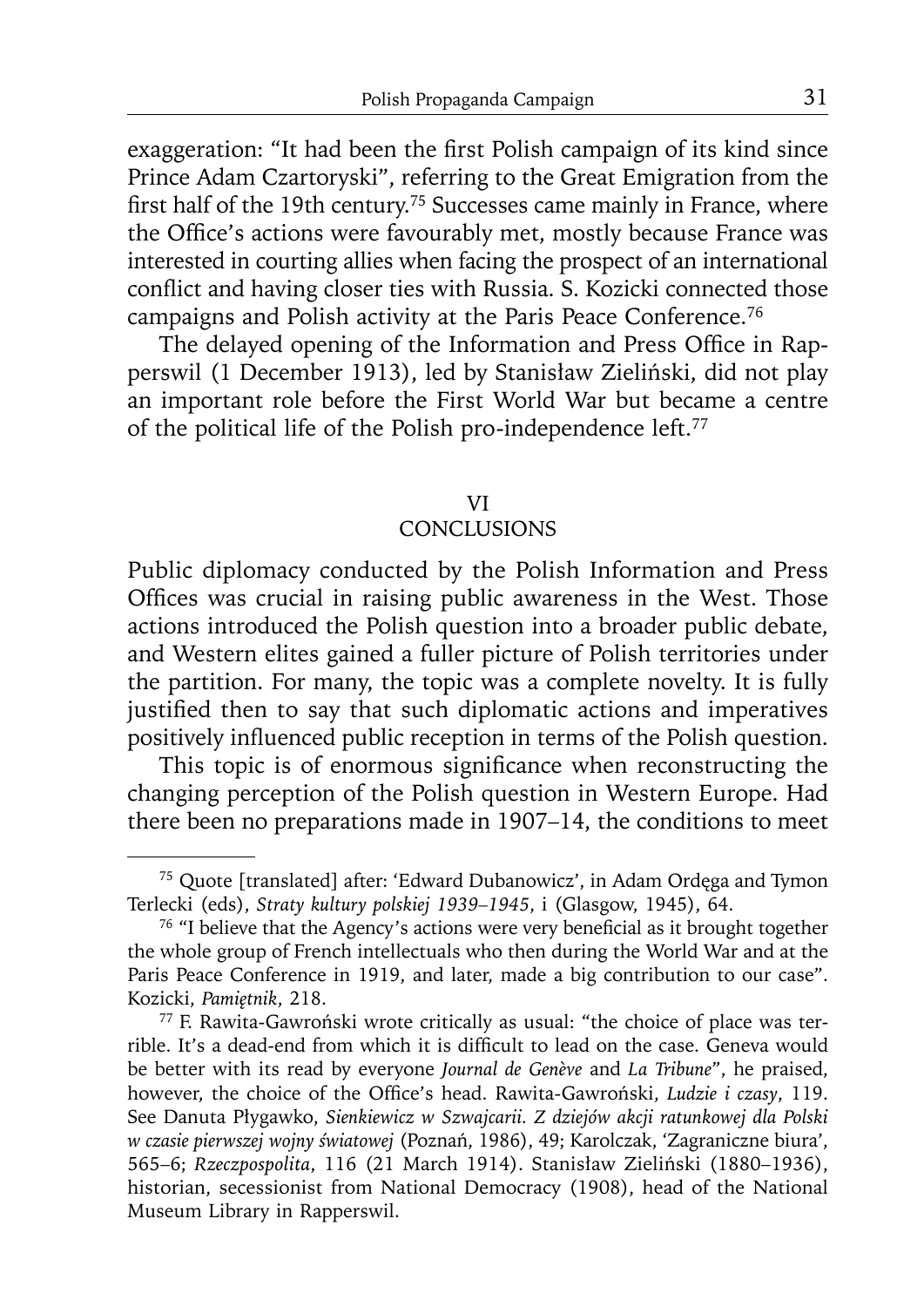Polish independence-related demands during the Great War would have been much more difficult for both the ruling elites and the broader international public opinion.

The developments in international affairs worked to the benefit of Poles. The Polish question was seen first and foremost - especially in Paris – as an element of the future conflict with Germany and part of Poland and Russia's relations. Polish information and propaganda campaigns reached a relatively narrow group of intellectuals, writers, members of the artistic community, journalists, and to a lesser extent, parliamentarians.

The broader public in the West knew little about Poland-related issues, which changed only slightly and could not immediately alter the previously established stereotypes. These barriers were easier to overcome in France, where pro-Polish sympathies had survived among intellectual elites. In Britain, however, it required more efforts and became visible only during the Great War and at the Paris Peace Conference.78

#### *proofreading Barry Keane*

#### SELECTED BIBLIOGRAPHY

- Davies Norman, 'The Poles in Great Britain 1914–1919', *Slavonic and East European Review*, 118 (1972), 63–89.
- Drwęski Bruno, 'La Pologne dans l'opinion française quelques orientations', in *Les rapports entre la France et les Polonais de 1878 à 1914* (Paris, 1983), 7–26.
- Dunin-Wąsowicz Krzysztof, *Francuska opinia publiczna wobec sprawy polskiej i Polaków w latach 1895–1914* (Warszawa, 1999).

<sup>78</sup> It is worth noting the efforts of National Democracy's leader Roman Dmowski during the First World War. See for example Małgorzata Gmurczyk-Wrońska, 'Not Russia, but France and England shall decide about Poland: the diplomatic action of Roman Dmowski in 1916–1917', *Studia z Dziejów Rosji i Europy Środkowo-Wschodniej*, lii, 3 (2017), 27–45; Krzysztof Kawalec, *Roman Dmowski* (Poznań, 2016); Jolanta Niklewska, 'Roman Dmowski w Londynie i w Paryżu w świetle jego archiwum z lat 1915–1919', in Jan Engelgrad (ed.), *Myśl polityczna Romana Dmowskiego* (Warszawa, 2009), 45–66; Marian Leczyk, *Komitet Narodowy Polski a Ententa i Stany Zjednoczone 1917–1919* (Warszawa, 1966); Piotr Wandycz, 'Dmowski's Policy at the Paris Peace Conference: Success or Failure?', in Paul Latawski (ed.), *The Reconstruction of Poland 1914–1923* (London, 1992), 117–32; Paul Latawski, 'Roman Dmowski, the Polish Question, and Western Opinion 1915–1918: The Case of Britain', in *ibid.*, 1–12.